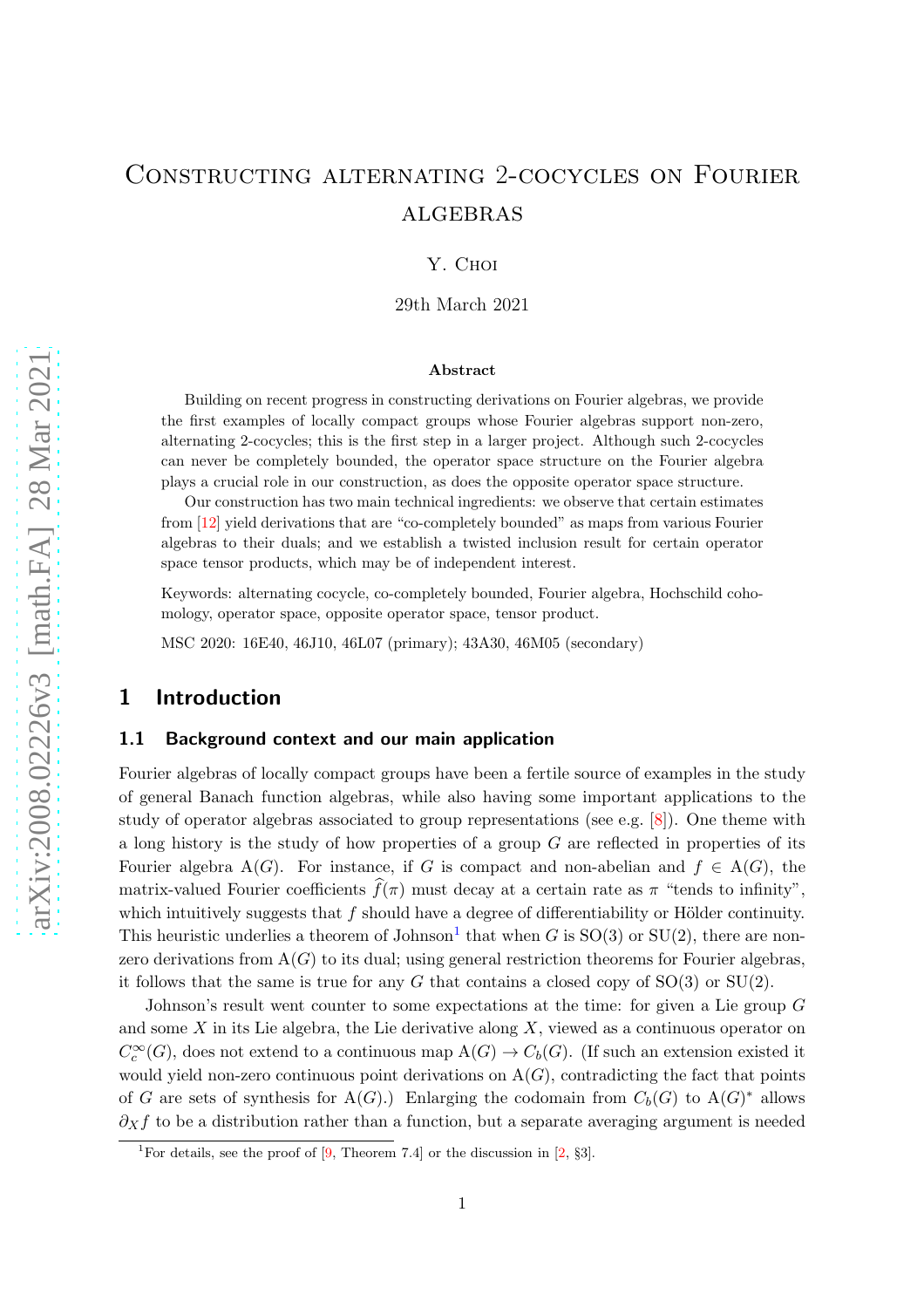to explain why  $f \mapsto \partial_X f$  has any chance of being continuous from  $A(G)$  to  $A(G)^*$ . Despite these technical difficulties, Johnson's result has been greatly extended in recent years, by using the operator-valued Fourier transform for certain Type I groups to make explicit calculations and estimates: see the papers  $[2]$ ,  $[3]$  and  $[12]$ . These papers were motivated by a conjecture posed by Forrest and Runde in [\[7\]](#page-22-2), which predicted exactly which groups G allow non-zero derivations  $A(G) \to A(G)^*$ ; the conjecture was confirmed for all Lie groups in [\[12\]](#page-23-0), and a recent preprint of Losert [\[14\]](#page-23-3) contains a solution in full generality.

For any commutative Banach algebra A, the space of derivations  $A \to A^*$  coincides with the first Hochschild cohomology group  $\mathcal{H}^1(A, A^*)$ . The higher-degree groups  $\mathcal{H}^n(A, A^*)$  potentially capture more information about  $A$ , but have proved to be extremely difficult to calculate except in degenerate cases. A more promising approach to finding computable invariants, which was first pursued systematically in [\[10\]](#page-23-4), is to consider the alternating part of  $\mathcal{H}^n(A, A^*)$ ; alternating cocycles are more tractable than general ones since they are built from derivations (and there is also conceptual motivation for singling out this class, see Remark [3.4](#page-7-0) below). Nevertheless, the existence of non-zero alternating cocycles on a Banach function algebra is very sensitive to properties of the given norm, and is not guaranteed by simply having "enough derivations", as illustrated in Example [3.7](#page-9-0) below.

Given the recent progress in studying derivations on Fourier algebras, it is natural to turn our attention to alternating cocycles on  $A(G)$ . The present paper is the first step in getting this larger programme off the ground, by producing the first examples of groups whose Fourier algebras support non-zero alternating 2-cocycles. In fact, we show that not only do such groups exist, but they occur in abundance among the classical Lie groups.

<span id="page-1-0"></span>THEOREM 1.1. Let  $n \geq 4$  and let G be one of the groups  $\text{SU}(n)$ ,  $\text{SL}(n,\mathbb{R})$  or  $\text{Isom}(\mathbb{R}^n)$ . Then there is a non-zero, continuous, alternating 2-cocycle on  $A(G)$ .

Theorem [1.1](#page-1-0) is a special case of a much more general result, which in turn follows by combining Theorems [5.7](#page-17-0) and [6.3](#page-20-0) below. The starting point for the proof of Theorem [5.7](#page-17-0) is the canonical identification of  $A(H \times L)$  with the operator space projective tensor product of  $A(H)$  and  $A(L)$ , valid for any locally compact groups H and L. However, it should be emphasised that our proof requires more than a merely formal use of operator spaces and completely bounded maps; one can show that there are no completely bounded, non-zero, alternating cocycles on Fourier algebras.

The key extra ingredient in the proof of Theorem [5.7](#page-17-0) is the following surprising phenomenon, which may have independent interest for those working in operator space theory.

<span id="page-1-1"></span>THEOREM 1.2 ("Twisted inclusion"). Let X and Y be operator spaces, and let  $\widetilde{Y}$  denote Y equipped with its opposite operator-space structure. Let  $\widehat{\otimes}$  and  $\widecheck{\otimes}$  denote the projective and injective tensor products of operator spaces. Then

$$
||w||_{X \check{\otimes} \widetilde{Y}} \le ||w||_{X \widehat{\otimes} Y} \quad \text{for all } w \in X \otimes Y.
$$

That is: the identity map on  $X \otimes Y$  extends to a contractive linear map  $\theta_{X,Y} : X \widehat{\otimes} Y \to X \check{\otimes} \widetilde{Y}$ .

The opposite operator space structure may be thought of, intuitively, as a "mirror image" of the given one. One of the background aims of this paper is to argue that in applying operator-space methods to the study of Fourier algebras, it may be useful to work simultaneously with both the canonical operator space structure on  $A(G)$  and its mirror image.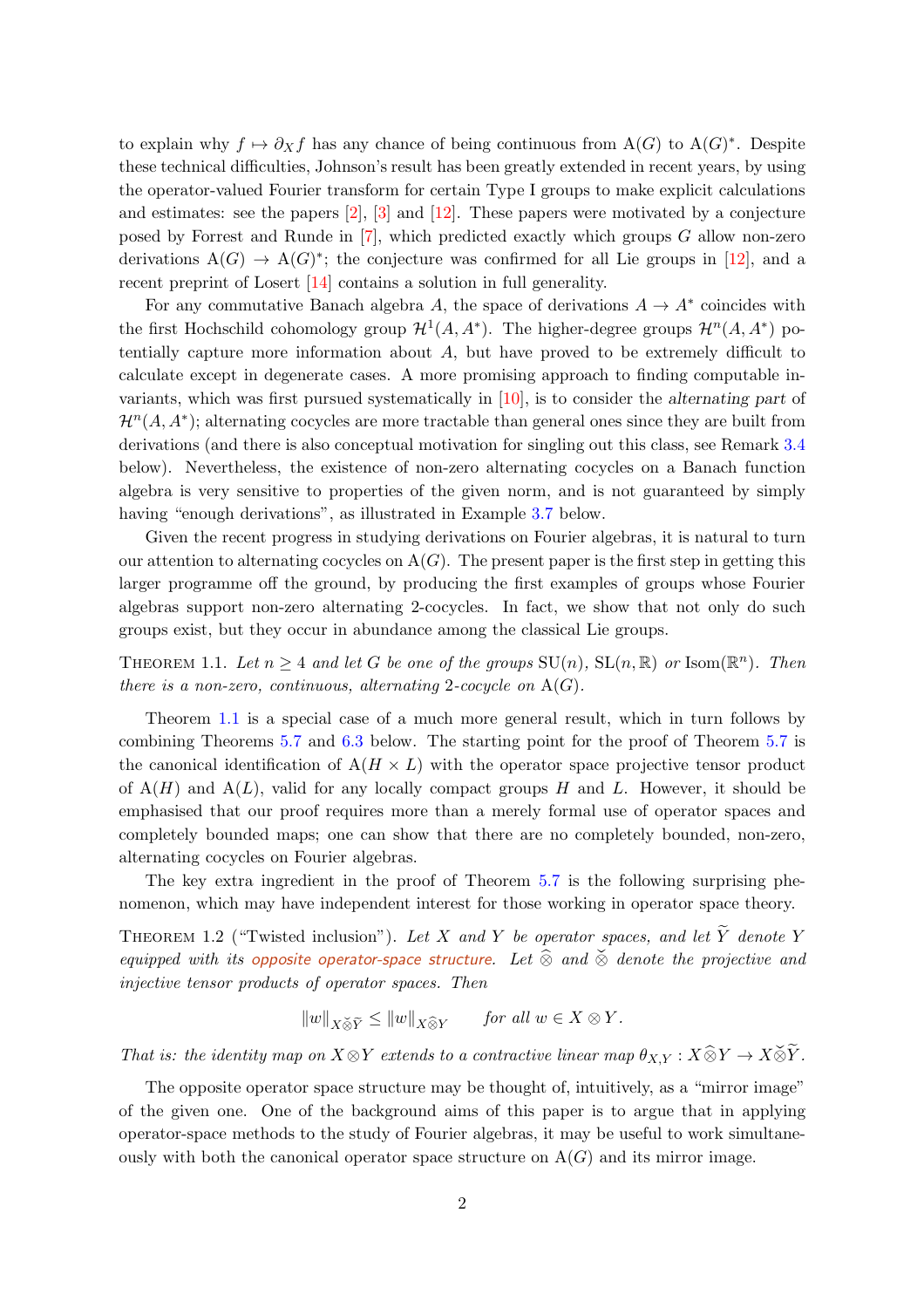#### <span id="page-2-1"></span>1.2 An overview of the main technical difficulties

We now sketch why the natural attempt to prove Theorem [1.1,](#page-1-0) by merely following algebraic recipes in an appropriate functional-analytic category, does not work, and indicate the new ideas needed to overcome these difficulties. None of the material here is logically necessary for the proof of Theorem [1.1](#page-1-0) or Theorem [1.2,](#page-1-1) and it may be skipped if the reader wishes to get straight to the precise mathematical details.

We start with a simple example from commutative algebra.

EXAMPLE 1.3. Consider the C-algebra  $\mathbb{C}[z, w]$  and define  $F_0 : \mathbb{C}[z, w] \times \mathbb{C}[z, w] \to \mathbb{C}[z, w]$  by

$$
F_0(f_1, f_2) = \frac{\partial f_1}{\partial w} \frac{\partial f_2}{\partial z} - \frac{\partial f_2}{\partial w} \frac{\partial f_1}{\partial z} \qquad (f_1, f_2 \in \mathbb{C}[z, w]).
$$

Then  $F_0$  is an alternating 2-cocycle (on  $\mathbb{C}[z,w]$  with coefficients in  $\mathbb{C}[z,w]$ ). Note that  $\mathbb{C}[z,w] \cong \mathbb{C}[z] \otimes \mathbb{C}[w]$ , and we may view  $\partial/\partial z$  as  $(d/dz) \otimes \iota$  and  $\partial/\partial w$  as  $\iota \otimes (d/dw)$ .

This is a special case of a general algebraic construction: given two commutative Calgebras A and B, a symmetric A-bimodule  $X$  and a symmetric B-bimodule  $Y$ , and derivations  $D_A: \mathsf{A} \to \mathsf{X}$  and  $D_B: \mathsf{B} \to \mathsf{Y}$ , we can "wedge together" the two amplified derivations

$$
D_A \otimes \iota_B : A \otimes B \to X \otimes B \text{ and } \iota_A \otimes D_B : A \otimes B \to A \otimes Y
$$

to obtain an alternating 2-cocycle  $F_0 : (A \otimes B) \times (A \otimes B) \to X \otimes Y$ . Under mild conditions on  $D_A$  and  $D_B$ ,  $F_0$  will be non-zero.

Therefore, in cases where we have non-zero derivations from  $A(H)$  and  $A(L)$  into appropriate modules, one could try to obtain alternating 2-cocycles on  $A(H \times L)$  by applying the natural analogue of this construction for the category of Banach spaces. Unfortunately this would only yield a non-zero 2-cocycle on the Banach space projective tensor product  $A(H) \widehat{\otimes}_{\gamma} A(L)$ , and the natural map  $A(H) \widehat{\otimes}_{\gamma} A(L) \rightarrow A(H \times L)$  is never surjective in such cases. On the other hand,  $A(H \times L)$  can be identified with the operator-space projective tensor product  $A(H) \hat{\otimes} A(L)$ . But in the natural analogue of the algebraic construction for the category of operator spaces, one must start with completely bounded derivations from  $A(H)$  and  $A(L)$  into symmetric "c.b.-bimodules", and it was shown independently by Spronk and Samei that the only such derivations are identically zero: see [\[17,](#page-23-5) Theorem 5.2] or [\[18\]](#page-23-6).

To resolve this apparent stalemate we need a new approach, which is to examine what occurs if we start from a pair of non-zero derivations  $D_H: A(H) \to A(H)^*$  and  $D_L: A(L) \to$  $A(L)^*$  that become completely bounded after changing the operator space structure on the codomains. Although this breaks certain aspects of the algebraic construction, something survives if  $D_H$  and  $D_L$  are completely bounded when  $A(H)^*$  and  $A(L)^*$  are equipped with their opposite operator space structures (it is an unrecorded observation of the author and Ghandehari that this property holds for the derivations constructed in [\[2\]](#page-22-0)). For then, as we shall show in Proposition [5.2,](#page-14-0) combining  $D_H$  and  $D_L$  and doing some careful book-keeping yields a bounded (but not completely bounded) bilinear map

<span id="page-2-0"></span>
$$
F: \mathcal{A}(H \times L) \times \mathcal{A}(H \times L) \longrightarrow \mathcal{A}(H)^* \widehat{\otimes} [\mathcal{A}(L)^*]^\sim \tag{1.1}
$$

which behaves like an alternating 2-cocycle on the dense subalgebra  $A(H) \otimes A(L)$ .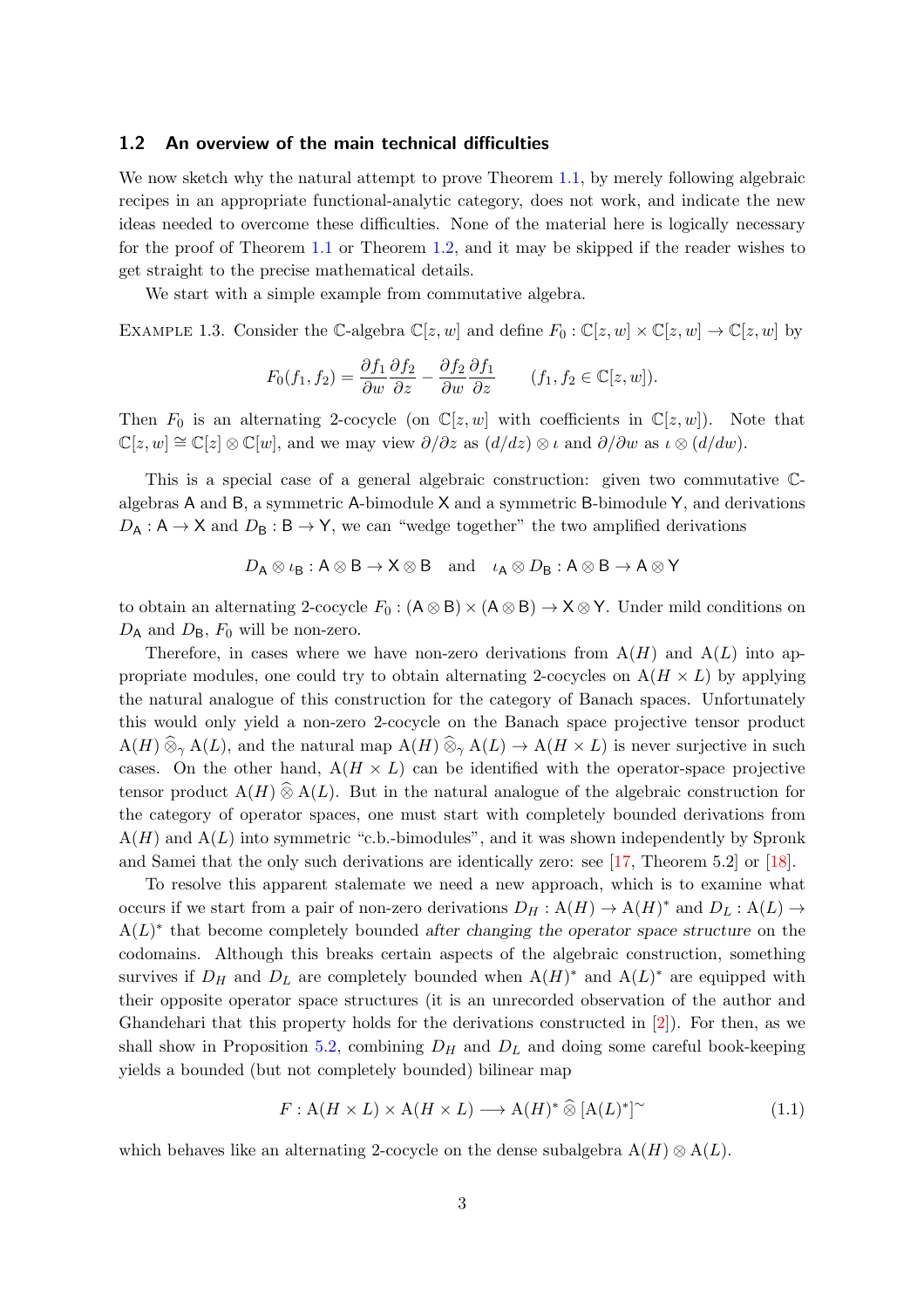This is still not enough to obtain Theorem [1.1,](#page-1-0) since the right-hand side of  $(1.1)$  is not an  $A(H \times L)$ -bimodule in the cases where  $D_H$  and  $D_L$  exist with the required properties. The saving grace is Theorem [1.2,](#page-1-1) which allows us to embed this space continuously (but not completely boundedly!) into  $A(H \times L)^*$ . Note that in general  $X \widehat{\otimes} Y$  and  $X \widecheck{\otimes} \widetilde{Y}$  are incomparable as operator spaces (just take  $X = \mathbb{C}$ ), and so Theorem [1.2](#page-1-1) does not seem to follow just from the universal/extremal properties of  $\hat{\otimes}$  and  $\check{\otimes}$  in the category of operator spaces. Instead, our proof proceeds by embedding X and Y into  $B(E)$  and  $B(F)$  for Hilbert spaces E and F, which allows us to calculate or bound various tensor norms on  $B(E) \otimes B(F)$ by viewing elements of this space as elementary operators on Schatten classes.

It is striking that to prove Theorem [1.1,](#page-1-0) which on the face of it makes no reference to operator spaces and completely bounded maps, we are driven to make substantial use of such techniques.

#### 1.3 Structure of the paper

Let us now describe the organization of the rest of this paper. In Section [2](#page-4-0) we establish some global conventions for our notation, and set up the definition of  $A(G)$  that is most suitable for this paper. In Section [3](#page-6-0) we give the key definitions of derivations and alternating 2-cocycles for commutative Banach algebras, illustrating the general definitions with some key examples that will motivate our proof of Theorem [5.7.](#page-17-0) We also record some basic constructions that were not mentioned in [\[10\]](#page-23-4), as they may be useful for subsequent work.

Section [4](#page-10-0) has two purposes. We introduce the key notion of a co-completely bounded map (co-cb for short) between two given operator spaces; and we collect some results concerning the canonical operator space structure on  $A(G)$ , some of which are only stated implicitly in the literature. In doing so, we spend time on the crucial notion of the opposite operator space structure and its functorial properties; this requires us to set out some basic properties that do not seem to be mentioned explicitly in [\[5\]](#page-22-3) or [\[15\]](#page-23-7).

Section [5](#page-13-0) contains the main work needed to establish Theorem [1.1.](#page-1-0) En route, we give the proof of Theorem [1.2,](#page-1-1) reducing the problem to a special case which is handled by means of an interpolation argument. The section ends by stating and proving the main technical theorem of this paper, Theorem [5.7,](#page-17-0) which says loosely speaking that we can construct non-zero 2 cocycles given enough non-zero co-cb derivations.

For some groups where non-zero derivations have been constructed, the co-cb property can be read out of the explicit formulas in [\[2\]](#page-22-0); but in fact those cases and more besides can be obtained by repurposing some technical results from [\[12\]](#page-23-0). Details are given in Section [6,](#page-18-0) culminating in Theorem [6.3](#page-20-0) which provides co-cb derivations in all cases needed to establish Theorem [1.1.](#page-1-0) Finally, in Section [7](#page-21-0) we make some remarks and pose some questions, with a view to possible avenues for future work.

We have attempted to make this paper accessible to workers in the general area of Banach algebras, or functional analysts interested in structural properties of particular Banach algebras. In particular, we have not assumed any prior familiarity with either Fourier algebras of locally compact groups, or the Hochschild cohomology groups of Banach algebras, and have tried to include a small amount of extra motivation for these objects. On the other hand, we do assume some previous exposure to the basic language of operator spaces and completely bounded maps.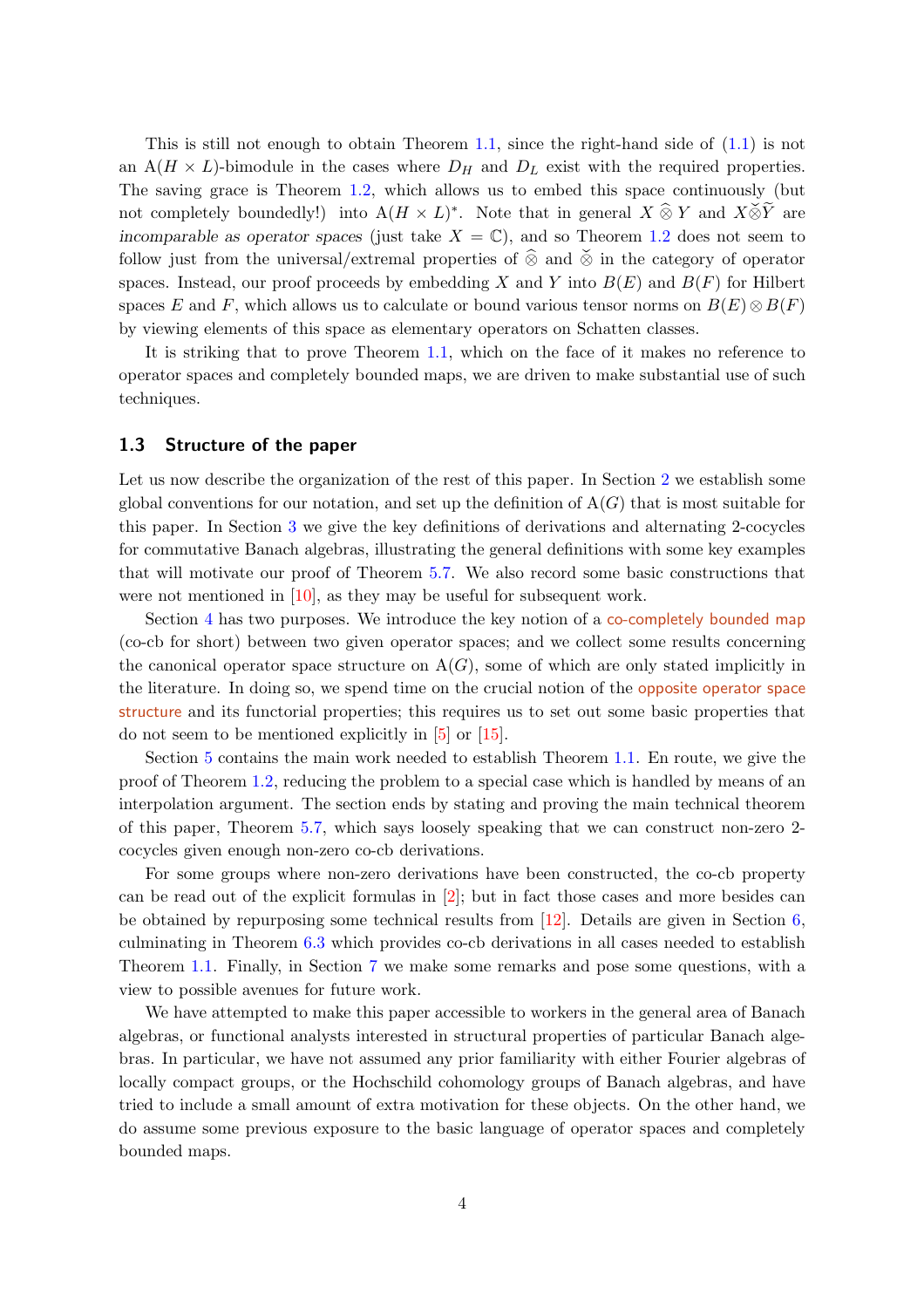# <span id="page-4-0"></span>2 Preliminaries

#### 2.1 Conventions and notation

Throughout this article, all derivations and cocycles from Banach algebras into Banach bimodules are tacitly assumed to be norm-continuous. This is the convention adopted, for instance, in [\[10\]](#page-23-4), and this article will not be concerned with any issues of automatic continuity.

The algebraic tensor product of two complex vector spaces E and F is denoted by  $E \otimes F$ . The term "map" is our short-hand for "linear map" or "linear operator".

All Banach spaces are defined over complex scalars. For a Banach space  $E, B(E)$  denotes the algebra of bounded linear operators on E. The adjoint of a bounded linear map  $f : E \to F$ between Banach spaces is denoted by  $f^* : F^* \to E^*$ , with one important exception: if E and F are Hilbert spaces, then we shall denote the adjoint map  $F^* \to E^*$  by  $f^{\#}$ , to avoid confusion with the adjoint in the sense of operators between Hilbert spaces.

One slight departure from usual conventions is that when  $E$  is a Hilbert space, we shall formulate various constructions in terms of the dual space  $E^*$  rather than the conjugate space  $\overline{E}$ ; of course the two spaces are canonically isomorphic as Banach spaces via the Riesz– Fréchet theorem. (This decision is motivated by issues concerning operator space structures, but is ultimately only a matter of notational preference.) When  $E = L^2(\Omega, \mu)$  for some measure space  $(\Omega, \mu)$  and  $\eta \in L^2(\Omega, \mu)$  we shall write  $ev_{\overline{\eta}}$  for the functional

<span id="page-4-1"></span>
$$
\operatorname{ev}_{\overline{\eta}} : \xi \mapsto \langle \xi, \overline{\eta} \rangle_{L^2(\Omega, \mu)} = \int_{\Omega} \xi \eta \, d\mu \tag{2.1}
$$

so that  $\eta \mapsto \text{ev}_{\overline{\eta}}$  is a linear isomorphism of Banach spaces  $L^2(\Omega,\mu) \to L^2(\Omega,\mu)^*$ .

The projective tensor product of Banach spaces E and F is denoted by  $E \hat{\otimes}_{\gamma} F$ ; the Hilbertian tensor product of Hilbert spaces V and W is denoted by  $V \otimes_2 W$ .

Our notational conventions for operator spaces and completely bounded maps will be set out in Section [4,](#page-10-0) since they are not needed until Section [5.](#page-13-0)

## 2.2 Fourier algebras of locally compact groups

Fourier algebras originated from the study of  $L^1$ -group algebras of locally compact abelian (LCA) groups. Given a LCA group  $\Gamma$  with Pontrjagin dual  $G = \widehat{\Gamma}$ , the Fourier transform  $\mathcal F$ :  $L^1(\Gamma) \to C_0(G)$  is an injective algebra homomorphism, and so one may study the convolution algebra  $L^1(\Gamma)$  by examining the function algebra  $\mathcal{F}(L^1(\Gamma))$  equipped with the norm pushed forwards from  $L^1(\Gamma)$ . This function algebra, denoted by  $A(G)$ , is now known as the Fourier algebra of G.

Using Bochner's theorem, one can characterize  $A(G)$  in terms of positive-definite functions on G, without reference to the group Γ. Guided by this philosophy, and following work of Godement and Stinespring in the unimodular case, Eymard  $[6]$  gave a definition of  $A(G)$  that is valid for any locally compact group  $G$ ; details of the foundational results from Eymard's original paper, and much more besides, may be found in the recent book [\[11\]](#page-23-8). However, for most of this paper, it is more convenient to work with an alternative description of  $A(G)$ . The one we use is also standard, and can be found in e.g. [\[19,](#page-23-9) Defn. VII.3.8], but our presentation has some cosmetic differences from the usual one since we wish to work with duals of Hilbert spaces rather than their conjugates.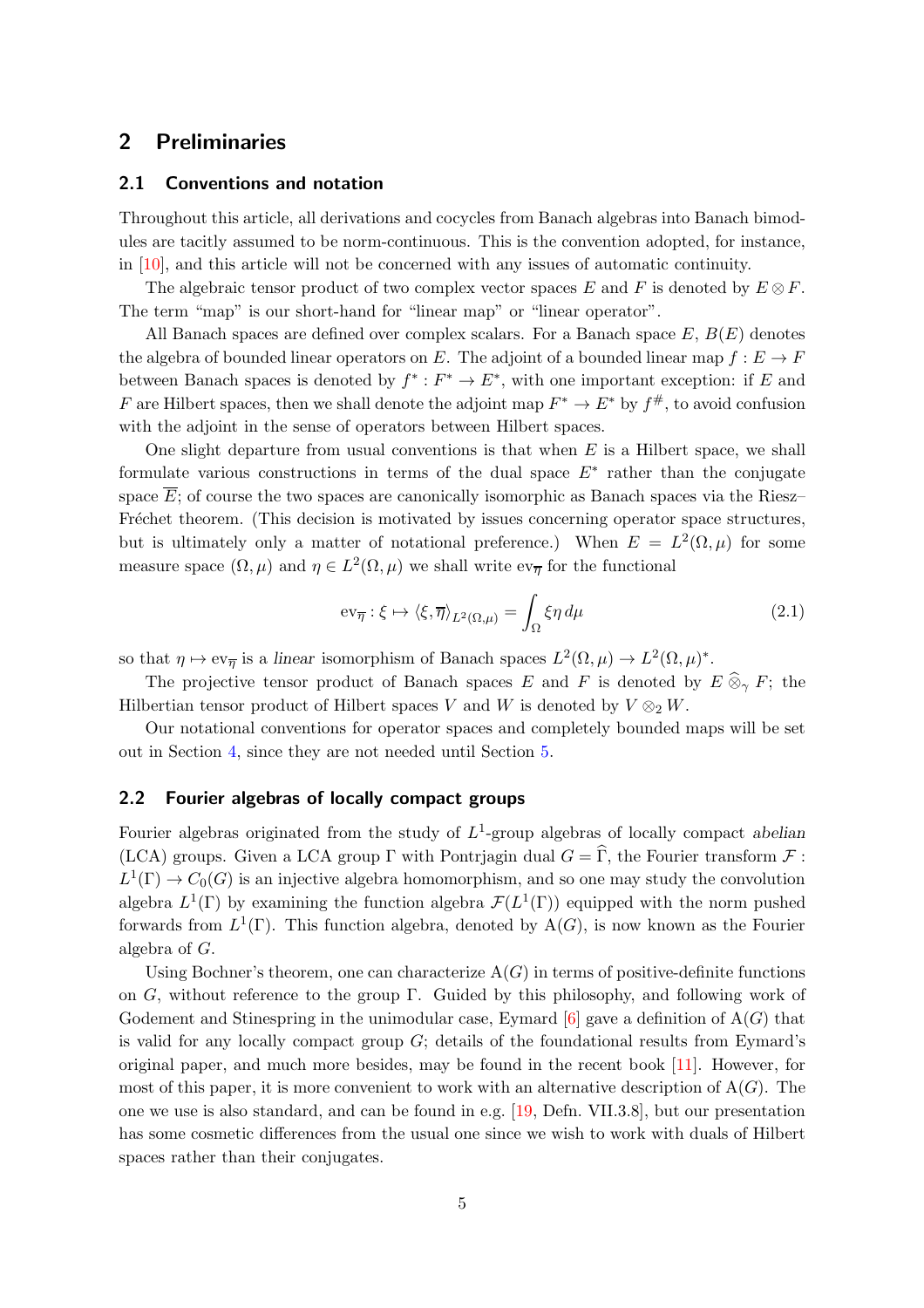Fix a choice of left Haar measure on G, denoted by ds, and let  $\lambda: G \to \mathcal{U}(L^2(G))$ denote the left regular representation of G on  $L^2(G)$  defined by  $[\lambda(x)f](s) = f(x^{-1}s)$ . Given  $\xi, \eta \in L^2(G)$  and  $x \in G$ , let

<span id="page-5-0"></span>
$$
\Psi(\xi \otimes \text{ev}_{\overline{\eta}})(x) = \langle \lambda(x)\xi, \overline{\eta} \rangle_{L^2(G)} = \int_G \xi(x^{-1}s)\eta(s) \, ds. \tag{2.2}
$$

This defines a contractive linear map  $\Psi: L^2(G) \otimes_{\gamma} L^2(G)^* \to C_0(G)$  whose range we denote by A(G). We equip A(G) with the quotient norm of  $L^2(G) \widehat{\otimes}_{\gamma} L^2(G)^* / \text{ker}(\Psi)$ . Using Fell's absorption theorem, it can be shown that  $A(G)$  is closed under pointwise product and the norm on  $A(G)$  is submultiplicative. (See e.g. [\[21,](#page-23-10) §4.1] for a quick exposition of these results.)

Thus  $A(G)$  is a Banach algebra of functions on G, called the Fourier algebra of G. The equivalence of this definition with the original one can be extracted from the results in [\[6,](#page-22-4) Chapitre 3 (see also  $[11, Prop. 2.3.3]$ ). Note that with our definition, if G is a LCA group then we recover the isomorphism  $L^1(\widehat{G}) \cong A(G)$  using Parseval's theorem.

Given Banach algebras A and B and a continuous homomorphism  $A \to B$ , derivations and cocycles on  $B$  can be pulled back to give derivations and cocycles on  $A$  (a precise statement will be given in Lemma [3.5\)](#page-8-0). It is therefore useful to identify homomorphic images of  $A(G)$ which have a simpler form, so that we can build derivations or cocycles on those algebras instead. The following result was proved by Herz in a more general setting, and is usually known as Herz's restriction theorem.

THEOREM 2.1 (Herz; McMullen). If G is a locally compact group and  $G_1$  is a closed subgroup, then restriction of functions  $C_0(G) \to C_0(G_1)$  defines a norm-decreasing homomorphism  $A(G) \to A(G_1)$  which is a quotient map of Banach spaces.

For a detailed proof and some historical comments, see [\[11,](#page-23-8) §2.6 and §2.10]. It is worth noting that if we wish to exploit the restriction theorem to construct derivations or nontrivial cocycles, we have to take  $G_1$  to be non-abelian; Fourier algebras of abelian groups are amenable (in the Banach-algebraic sense) and hence all cohomology with dual-valued coefficients vanishes.

In concrete cases, such as those in Theorem [1.1,](#page-1-0) once we have constructed a well-defined cocycle on a particular Fourier algebra it will be obvious from context that this cocycle is not identically zero. However, in order to state our main technical theorem (Theorem [5.7\)](#page-17-0) in its greatest generality, it will be convenient to use the following lemma as a "soft" work-around.

<span id="page-5-1"></span>LEMMA 2.2. Let G be a locally compact group. Then  $\{a^4: a \in A(G)\}$  and  $\{b^2: b \in A(G)\}$  both have dense linear span in  $A(G)$ .

*Proof.* Let  $A_0 = A(G) \cap C_c(G)$ .  $A_0$  is a dense subalgebra of  $A(G)$  (this is immediate from Eymard's original definition, but also follows easily from the one given above). Moreover, for each  $f \in A_0$  there exists  $g \in A_0$  such that  $fg = f$ ; see [\[6,](#page-22-4) Lemme 3.2] or [\[11,](#page-23-8) Prop. 2.3.2]. Hence, by the usual polarization identity

$$
ab = \frac{1}{4} [(a+b)^2 - (a-b)^2],
$$

we have  $A_0 \subseteq \text{lin}\{b^2 : b \in A_0\}$ . (The converse inclusion also holds.) Similarly, combining the identity

$$
x^{2}y^{2} = \frac{1}{24} \left[ (x+y)^{4} + (x-y)^{4} - (x+iy)^{4} - (x-iy)^{4} \right]
$$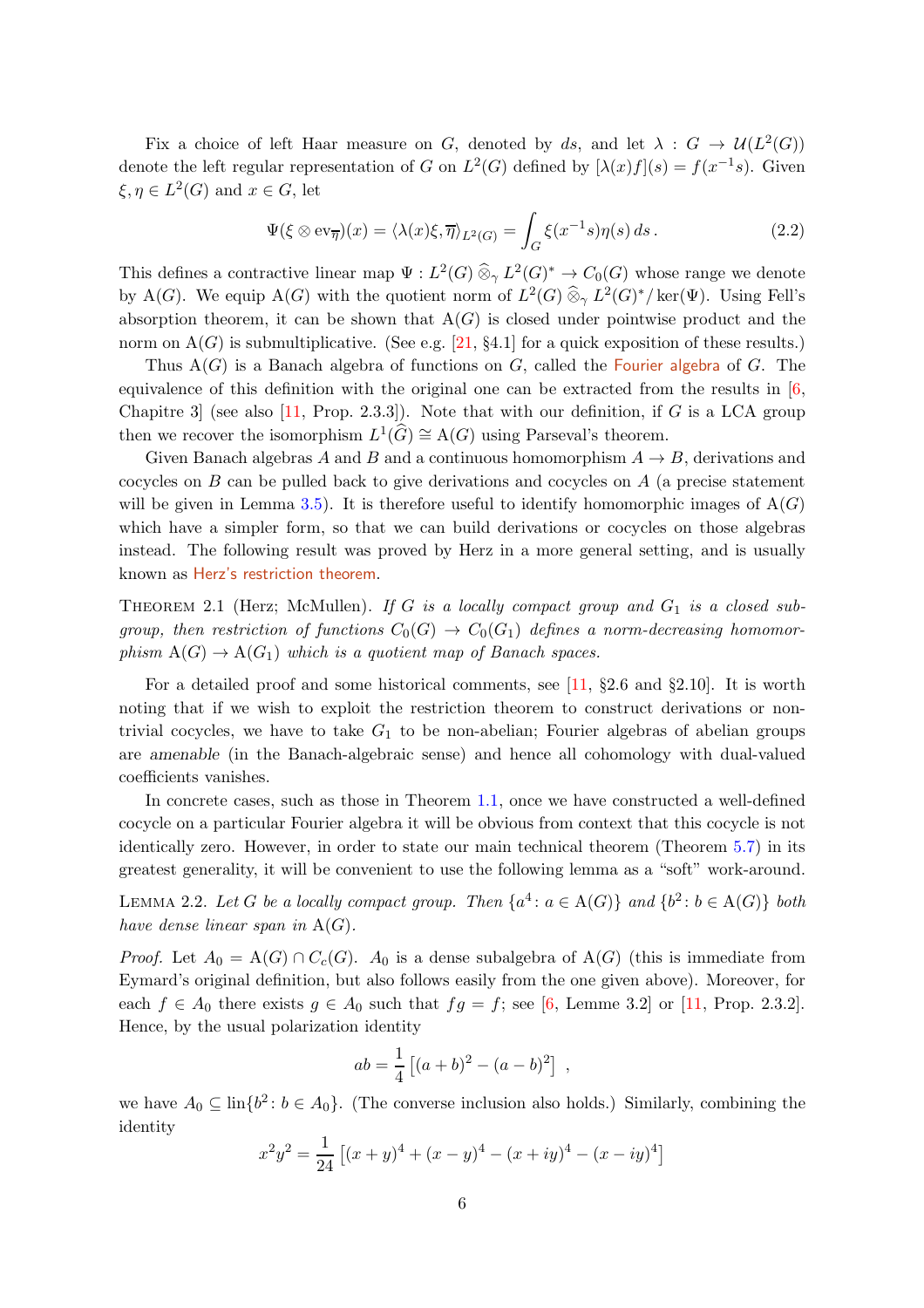with the same "absorption trick" as above, we obtain  $A_0 \subseteq \text{lin}\{b^2 : b \in A_0\} \subseteq \text{lin}\{a^4 : a \in A_0\}.$ (Once again the converse inclusion is trivial.) Thus, both  $\text{lin}\{a^4: a \in A(G)\}\$  and  $\text{lin}\{b^2: b \in A(G)\}\$  $A(G)$  contain  $A_0$  and hence are dense in  $A(G)$ . П

## <span id="page-6-0"></span>3 Alternating 2-cocycles on commutative Banach algebras

#### 3.1 Definitions and preliminaries

We assume familiarity with the basic language of Banach algebras and Banach bimodules over them. Let A be a Banach algebra and X a Banach A-bimodule. For  $n \geq 0$  let  $\mathcal{C}^n(A, X)$  be the space of bounded *n*-multilinear maps  $A \times \cdots \times A \to X$ , with the convention that  $\mathcal{C}^0(A, X) = X$ . There are maps  $\delta^n : \mathcal{C}^n(A,X) \to \mathcal{C}^{n+1}(A,X)$ , called the Hochschild coboundary operators, that satisfy  $\delta^{n+1} \circ \delta^n = 0$  for all  $n \geq 0$ . We only need the cases  $n = 1$  and  $n = 2$ , which have the following explicit form:

- for 
$$
T \in C^1(A, X)
$$
 and  $a, b \in A$ ,  $\delta^1 T(a, b) := a \cdot T(b) - T(ab) + T(a) \cdot b$ ;  
\n- for  $F \in C^2(A, X)$  and  $a, b, c \in A$ ,  $\delta^2 T(a, b, c) = a \cdot T(b, c) - T(ab, c) + T(a, bc) - T(a, b) \cdot c$ .

Let  $\mathcal{Z}^n(A,X) := \ker \delta^n$ ; elements of this space are called *n*-cocycles. Note that 1-cocycles are the same as derivations. Let  $\mathcal{B}^n(A,X) = \text{im }\delta^{n-1}$ ; elements of this space are called ncoboundaries. The quotient space  $\mathcal{H}^n(A,X) := \mathcal{Z}^n(A,X)/\mathcal{B}^n(A,X)$  is the *n*th Hochschild cohomology group.

For the rest of this section, we only consider commutative Banach algebras A, and those Banach A-bimodules X which are symmetric in the sense that  $a \cdot x = x \cdot a$  for all  $a \in A$  and  $x \in X$ . Note that if A is commutative, then both A itself and its dual  $A^*$  are symmetric Banach A-bimodules.

Let  $S_n$  denote the symmetric group on  $\{1,\ldots,n\}$ , and let  $\sigma \mapsto (-1)^{\sigma}$  denote the signature homomorphism  $S_n \to {\pm 1}$ . A given  $T \in C^n(A, X)$  is called symmetric if

$$
T(a_1, \ldots, a_n) = T(a_{\sigma(1)}, \ldots, a_{\sigma(n)}) \quad \text{for all } a_1, \ldots, a_n \in A \text{ and } \sigma \in S_n
$$

and alternating if

$$
T(a_1,\ldots,a_n) = (-1)^{\sigma} T(a_{\sigma(1)},\ldots,a_{\sigma(n)})
$$
 for all  $a_1,\ldots,a_n \in A$  and  $\sigma \in S_n$ .

We write  $\mathcal{Z}_{\text{alt}}^n(A, X)$  for the space of all alternating *n*-cocycles.

REMARK 3.1. In the case  $n = 2$ , every  $T \in C^2(A, X)$  is the sum of a symmetric part and an alternating part. Also, every 2-coboundary is symmetric (since  $A$  is commutative and  $X$  is symmetric). Thus the natural map  $\mathcal{Z}^2_{\text{alt}}(A, X) \to \mathcal{H}^2(A, X)$  is actually an *injection*.

Following [\[10,](#page-23-4) Definition 2.2], we say that  $T \in C^{n}(A, X)$  is an *n*-derivation if it is a derivation in each variable separately. If  $T$  is either symmetric or alternating, then to verify the *n*-derivation property it suffices to check that  $T$  is a derivation in the first variable, i.e. to check the identity

$$
T(bc, a_2, \ldots, a_n) = b \cdot T(c, a_2, \ldots, a_n) + T(b, a_2, \ldots, a_n) \cdot c \quad \text{for all } b, c, a_2, \ldots, a_n \in A.
$$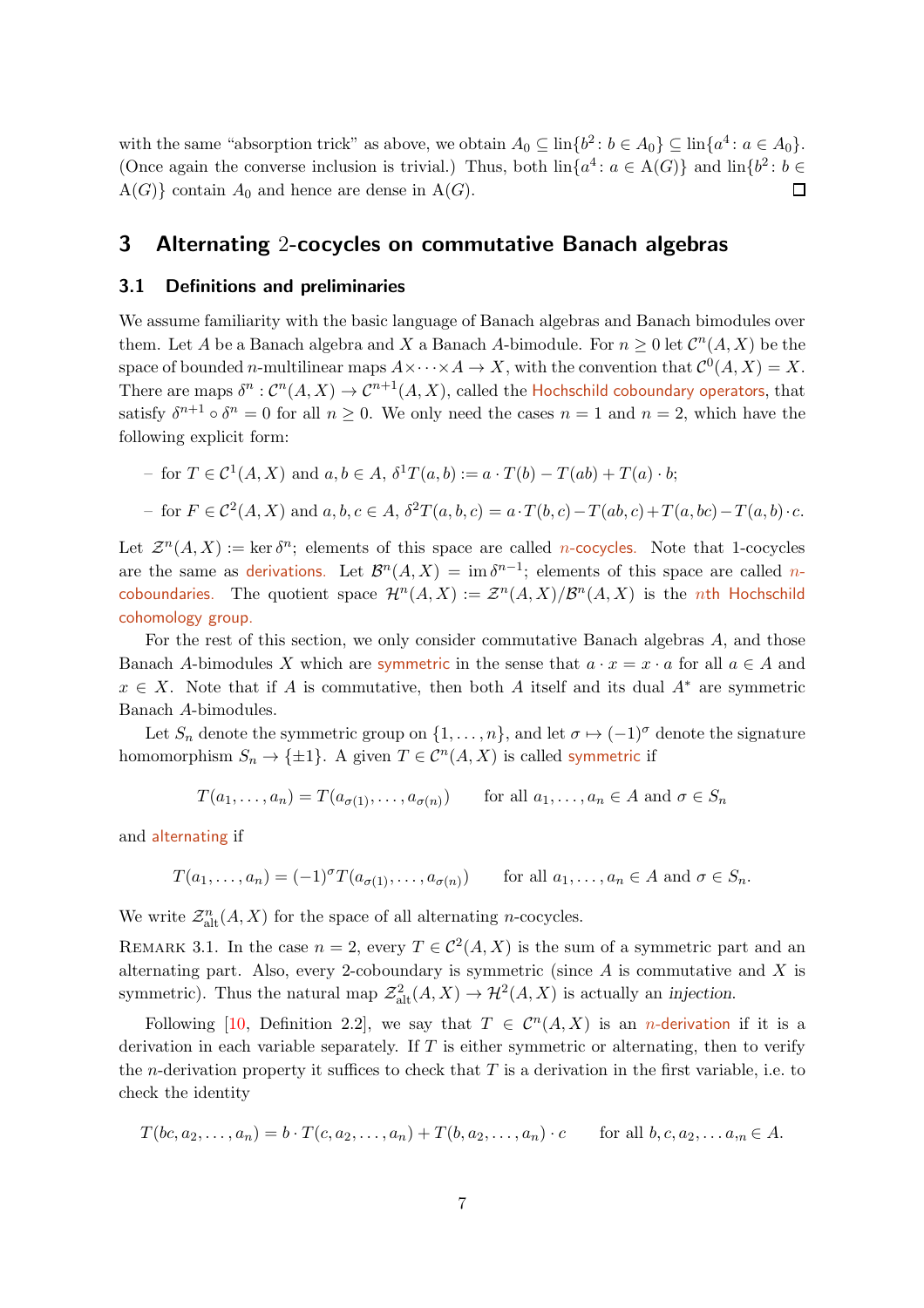Given our earlier definitions, a straightforward calculation shows that every 2-derivation is a 2-cocycle. (It is crucial here that  $A$  is commutative and  $X$  is symmetric.) In particular, every alternating 2-derivation defines an element of  $\mathcal{Z}^2_{\text{alt}}(A, X)$ .

The alternating 2-cocycles that we shall construct when proving Theorem [1.1](#page-1-0) are created as alternating 2-derivations. For sake of completeness, we mention that every alternating 2-cocycle turns out to be a derivation in the first variable, and hence (by the remarks above) is an alternating 2-derivation. We omit the details, since this result is the  $n = 2$  case of [\[10,](#page-23-4) Theorem 2.5]. Note also that in the introduction, and in the statement of Theorem [1.1,](#page-1-0) we restricted ourselves to cocycles on  $A$  taking values in  $A^*$ . This is no loss of generality: by the  $n = 2$  case of [\[10,](#page-23-4) Corollary 2.11], if there exists some X with  $\mathcal{Z}^2_{\text{alt}}(A, X) \neq 0$  then  $\mathcal{Z}^2_{\text{alt}}(A, A^*) \neq 0.$ 

The following example illustrates what the abstract definitions above mean in practice, and provides motivation for later constructions.

<span id="page-7-1"></span>EXAMPLE 3.2 (Derivations and cocycles on  $C^1(\mathbb{T})$  and  $C^1(\mathbb{T}^2)$ ).

(i) Define a linear map  $D: C^1(\mathbb{T}) \to C^1(\mathbb{T})^*$  by

$$
D(f_1)(f_0) = \int_{\mathbb{T}} \frac{\partial f_1}{\partial \theta}(p) f_0(p) \, dp
$$

where  $p = e^{2\pi i \theta}$  and dp denotes the usual uniform measure on T. It follows immediately from the product rule that  $D$  is a derivation.

(ii) Define a bilinear map  $F: C^1(\mathbb{T}^2) \times C^1(\mathbb{T}^2) \to C^1(\mathbb{T}^2)^*$  by

$$
F(f_1, f_2)(f_0) = \int_{\mathbb{T}^2} \left( \frac{\partial f_1}{\partial \theta_1}(p) \frac{\partial f_2}{\partial \theta_2}(p) - \frac{\partial f_1}{\partial \theta_2}(p) \frac{\partial f_2}{\partial \theta_1}(p) \right) f_0(p) \, dp
$$

where  $p = (e^{2\pi i\theta_1}, e^{2\pi i\theta_2})$  and dp denotes the usual uniform measure on  $\mathbb{T}^2$ . Clearly  $F$  is alternating as a bilinear map, and a similar calculation to part (i) shows it is a derivation in the first variable; thus it is an alternating 2-cocycle.

REMARK 3.3. We noted earlier that an alternating 2-cocycle is a coboundary if and only if it is identically zero. This is true for all  $n \geq 1$  by [\[10,](#page-23-4) Prop. 2.9], and so there is a natural injection of the vector space  $\mathcal{Z}_{\text{alt}}^n(A, X)$  into the *n*th Hochschild cohomology group  $\mathcal{H}^n(A, X)$ . The range of this injection is one summand in a canonical decomposition of  $\mathcal{H}^n(A, X)$  into n pieces; for further discussion of this decomposition, see e.g.  $[1, §3]$  and  $[20, §9.4]$ .

<span id="page-7-0"></span>REMARK 3.4. We briefly leave the world of Banach algebras to mention some important context from algebraic geometry. If R is the coordinate ring of a smooth complex variety, every cocycle on R with symmetric coefficients is equivalent to an alternating one; this is one version of the Hochschild–Kostant–Rosenberg theorem. For instance, this applies to the complex co-ordinate ring of the algebraic group  $SL<sub>2</sub>$ , which occurs naturally as a dense subalgebra of A(SU(2)). While the HKR theorem itself does not seem to extend to the Banach-algebraic setting, it suggests that the alternating cocycles on commutative Banach algebras have some deeper meaning, rather than being ad hoc definitions, and hence deserve further study.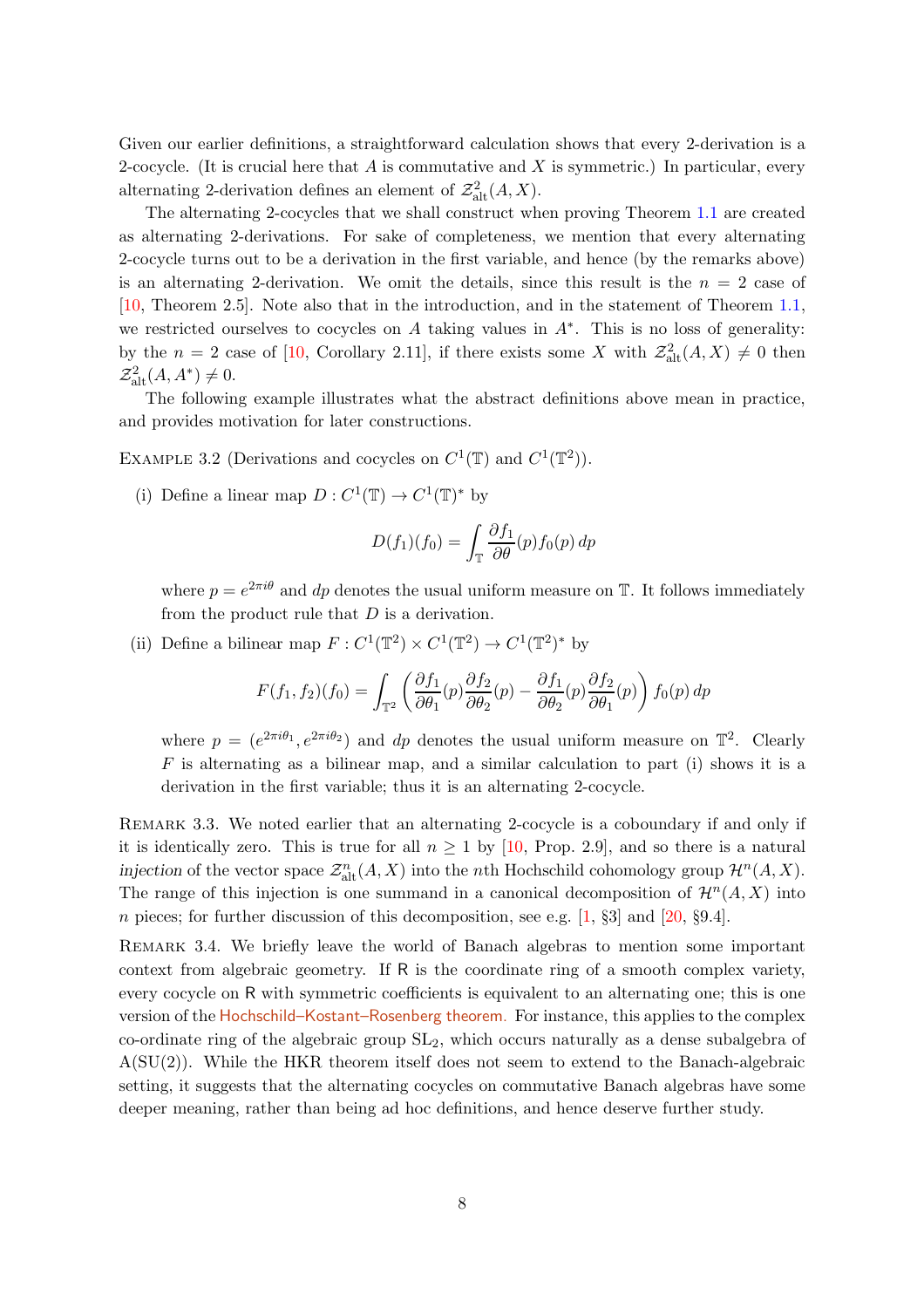## 3.2 Tools for constructing alternating cocycles

Following a strategy analogous to those used in  $[2, 3, 12]$  $[2, 3, 12]$  $[2, 3, 12]$  $[2, 3, 12]$ , we shall prove Theorem [1.1](#page-1-0) by establishing the non-vanishing of  $\mathcal{Z}^2_{alt}(A(G_1), A(G_1)^*)$  for some judiciously chosen closed subgroup  $G_1 \subset G$ . We record the following lemma for later reference.

<span id="page-8-0"></span>LEMMA 3.5. Let A and B be commutative Banach algebras and let  $\theta : A \rightarrow B$  be a continuous homomorphism. Then for any  $F \in \mathcal{Z}^2_{\text{alt}}(\mathcal{B}, \mathcal{B}^*)$ , the induced map  $\theta^* F$  defined by

$$
\theta^* F(a_1, a_2)(a_0) := F(\theta(a_1), \theta(a_2))(\theta(a_0))
$$

belongs to  $\mathcal{Z}_{alt}^2(\mathcal{A}, \mathcal{A}^*)$ . If  $F \neq 0$  and  $\theta$  has dense range, then  $\theta^* F \neq 0$ .

The proof follows easily from the definitions and we omit the details.

As mentioned in Section [1.2,](#page-2-1) in commutative algebra there is a standard procedure for constructing alternating 2-cocycles on a tensor product of two algebras, given a pair of derivations on the respective algebras. With minor modifications, one can do the same in the setting of commutative Banach algebras and symmetric Banach bimodules. This observation is surely known to specialists in the cohomology of Banach algebras, but we have not found an explicit statement in the literature; this is somewhat surprising since it provides a natural converse to a special case of  $[10,$  Theorem 3.6]),

<span id="page-8-2"></span>Lemma 3.6 (possibly folklore). Given commutative Banach algebras A and B, symmetric Banach bimodules X and Y over A and B respectively, and derivations  $D_A: A \rightarrow X$ ,  $D_B:$  $B \to Y$ , the formula

<span id="page-8-1"></span>
$$
F(a_1 \otimes b_1, a_2 \otimes b_2) := [D_A(a_1) \cdot a_2] \otimes [b_1 \cdot D_B(b_2)] - [a_1 \cdot D_A(a_2) \otimes D_B(b_1) \cdot b_2] \tag{3.1}
$$

defines an alternating 2-cocycle  $F : A \widehat{\otimes}_{\gamma} B \times A \widehat{\otimes}_{\gamma} B \to X \widehat{\otimes}_{\gamma} Y$ .

Since some of the relevant calculations will recur when we come to prove Theorem [5.7,](#page-17-0) we provide a detailed proof.

*Proof.* Since  $D_A$  and  $D_B$  are bounded, F extends to a continuous bilinear map  $(A\mathbin{\widehat{\otimes}}_\gamma B)\times (A\mathbin{\widehat{\otimes}}_\gamma B)\to X\mathbin{\widehat{\otimes}}_\gamma Y$ , by the universal property of  $\mathbin{\widehat{\otimes}}_\gamma$ . Given  $a_0, a_1, a_2\in A$  and  $b_0, b_1, b_2 \in B$ , direct calculation yields

$$
F(a_1\otimes b_1, a_2\otimes b_2)+F(a_2\otimes b_2, a_1\otimes b_1)=0
$$

(using the fact that  $X$  and  $Y$  are symmetric bimodules) and

$$
F(a_1 a_2 \otimes b_1 b_2, a_0 \otimes b_0) = \begin{cases} [D_A(a_1 a_2) \cdot a_0] \otimes [b_1 b_2 \cdot D_B(b_0)] \\ -[a_1 a_2 \cdot D_A(a_0) \otimes D_B(b_1 b_2) \cdot b_0] \end{cases}
$$
  
= 
$$
\begin{cases} [D_A(a_2) \cdot a_1 a_0] \otimes [b_1 b_2 \cdot D_B(b_0)] \\ +[D_A(a_1) \cdot a_2 a_0] \otimes [b_1 b_2 \cdot D_B(b_0)] \\ -[a_1 a_2 \cdot D_A(a_0) \otimes D_B(b_2) \cdot b_1 b_0] \\ -[a_1 a_2 \cdot D_A(a_0) \otimes D_B(b_1) \cdot b_2 b_0] \end{cases}
$$
  
= 
$$
F(a_2 \otimes b_2, a_1 a_0 \otimes b_1 b_0) + F(a_1 \otimes b_1, a_2 a_0 \otimes b_2 b_0)
$$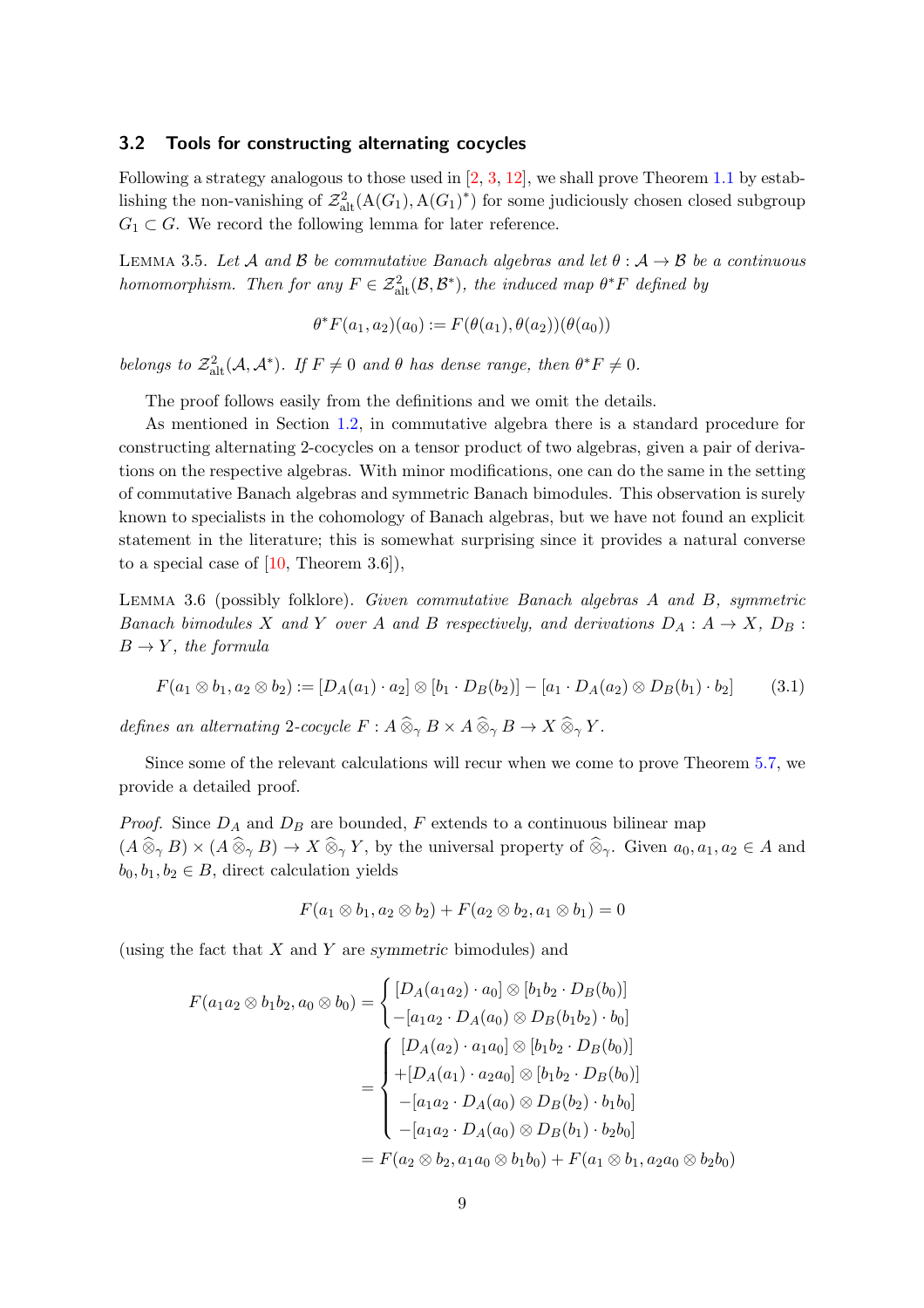(using the fact that  $D_A$  and  $D_B$  are derivations into symmetric bimodules). Hence, by linearity and continuity,  $F$  is both alternating and a derivation in the first variable, so by the earlier remarks in this section it is an alternating 2-cocycle as required. □

The formula  $(3.1)$  should be compared with Example [3.2.](#page-7-1) In that example, F was obtained by "wedging together" two derivations defined on the dense subalgebra  $C^1(\mathbb{T}) \otimes C^1(\mathbb{T})$ , one being a copy of D acting in the  $\theta_1$  direction and the other being a copy of D acting in the  $\theta_2$ direction. Lemma [3.6](#page-8-2) may be regarded as an abstract analogue of this construction. However, since  $C^1(\mathbb{T})\widehat{\otimes}_\gamma C^1(\mathbb{T})\neq C^1(\mathbb{T}^2)$ , the lemma does not suffice on its own to construct alternating 2-cocycles on  $C^1(\mathbb{T}^2)$ . Indeed, the next example shows that for some function algebras on  $\mathbb{T}^2$ , the approach suggested by Lemma [3.6](#page-8-2) cannot possibly work.

<span id="page-9-0"></span>EXAMPLE 3.7. For  $\alpha \in (0,1)$  and  $n \in \mathbb{N}$ , consider the little Lipschitz algebra  $\text{lip}_{\alpha}(\mathbb{T}^n) \equiv$  $\text{lip}(\mathbb{T}^n, d(\cdot)^\alpha)$ . Classical Fourier analysis tells us that the trigonometric polynomials are dense in  $\text{lip}_\alpha(\mathbb{T}^n)$ . Moreover, given  $f_1$  and  $f_2$  in  $\text{lip}_\alpha(\mathbb{T})$ , a straightforward calculation shows that  $f_1 \otimes f_2 \in \text{lip}_{\alpha}(\mathbb{T}^2)$  $f_1 \otimes f_2 \in \text{lip}_{\alpha}(\mathbb{T}^2)$  $f_1 \otimes f_2 \in \text{lip}_{\alpha}(\mathbb{T}^2)$ . Thus we may identify the algebraic<sup>2</sup> tensor product  $\text{lip}_{\alpha}(\mathbb{T}) \otimes \text{lip}_{\alpha}(\mathbb{T})$  with a dense subalgebra  $R \subset \text{lip}_{\alpha}(\mathbb{T}^2)$ .

|                                                                                                      |      | $0 < \alpha \leq 1/2$ $1/2 < \alpha \leq 2/3$ | $2/3 \leq \alpha < 1$ |
|------------------------------------------------------------------------------------------------------|------|-----------------------------------------------|-----------------------|
| $\mathcal{Z}^1(\text{lip}_{\alpha}(\mathbb{T}), \text{lip}_{\alpha}(\mathbb{T})^*)$                  | zero | non-zero                                      | non-zero              |
| $\mathcal{Z}^2_{\text{alt}}(\text{lip}_{\alpha}(\mathbb{T}), \text{lip}_{\alpha}(\mathbb{T})^*)$     | zero | zero                                          | zero                  |
| $\mathcal{Z}^1(\text{lip}_\alpha(\mathbb{T}^2), \text{lip}_\alpha(\mathbb{T}^2)^*)$                  | zero | non-zero                                      | non-zero              |
| $\mathcal{Z}^2_{\text{alt}}(\text{lip}_{\alpha}(\mathbb{T}^2), \text{lip}_{\alpha}(\mathbb{T}^2)^*)$ | zero | zero                                          | non-zero              |

<span id="page-9-2"></span>Figure 1: 1-cocycles and 2-cocycles for  $\mathrm{lip}_\alpha(\mathbb{T})$  and  $\mathrm{lip}_\alpha(\mathbb{T}^2)$ 

We now appeal to some consequences of  $[10,$  Corollary 4.4]; the relevant information is displayed in Figure [1.](#page-9-2) When  $1/2 < \alpha < 1$ ,  $lip_{\alpha}(\mathbb{T})$  has a non-zero derivation into its dual, and so using Lemma [3.6](#page-8-2) we can construct an  $F \in \mathcal{Z}^2(\text{lip}_\alpha(\mathbb{T}) \widehat{\otimes}_{\gamma} \text{lip}_\alpha(\mathbb{T})^* \widehat{\otimes}_{\gamma} \text{lip}_\alpha(\mathbb{T})^*),$ which by inspection is non-zero when restricted to R.

Since  $\text{lip}_{\alpha}(\mathbb{T})^* \widehat{\otimes}_{\gamma} \text{lip}_{\alpha}(\mathbb{T})^*$  embeds continuously in  $\text{lip}_{\alpha}(\mathbb{T}^2)^*$ , we therefore have a natural, non-zero, densely-defined alternating 2-cocycle on  $\text{lip}_{\alpha}(\mathbb{T}^2)$  for all  $\alpha \in (1/2, 1)$ . However, when  $\alpha \in (1/2, 2/3]$ , this cannot be extended to give an element of  $\mathcal{Z}_{alt}^2(\text{lip}_{\alpha}(\mathbb{T}^2), \text{lip}_{\alpha}(\mathbb{T}^2)^*)$ , since the latter space vanishes.

Lemma [3.6](#page-8-2) can still be applied to produce alternating 2-cocycles on  $A(H) \widehat{\otimes}_{\gamma} A(L)$ . However, this is not enough to produce cocycles on  $A(H \times L)$ , because of the following two facts.

1) The natural map  $A(H) \widehat{\otimes}_{\gamma} A(L) \to A(H \times L)$  is surjective if and only if either H or L has an abelian subgroup of finite index  $[13]$ . (See also  $[11, §3.6]$ , with the caveat that they write  $\widehat{\otimes}$  instead of  $\widehat{\otimes}_{\gamma}$ .)

<span id="page-9-1"></span><sup>&</sup>lt;sup>2</sup>This embedding extends to a continous map  $\phi :$  lip<sub>α</sub>(T)  $\widehat{\otimes}_{\gamma}$  lip<sub>α</sub>(T)  $\rightarrow$  lip<sub>α</sub>(T<sup>2</sup>). In fact,  $\phi$  is injective, but the proof requires some technical facts from Banach space theory which would distract us here.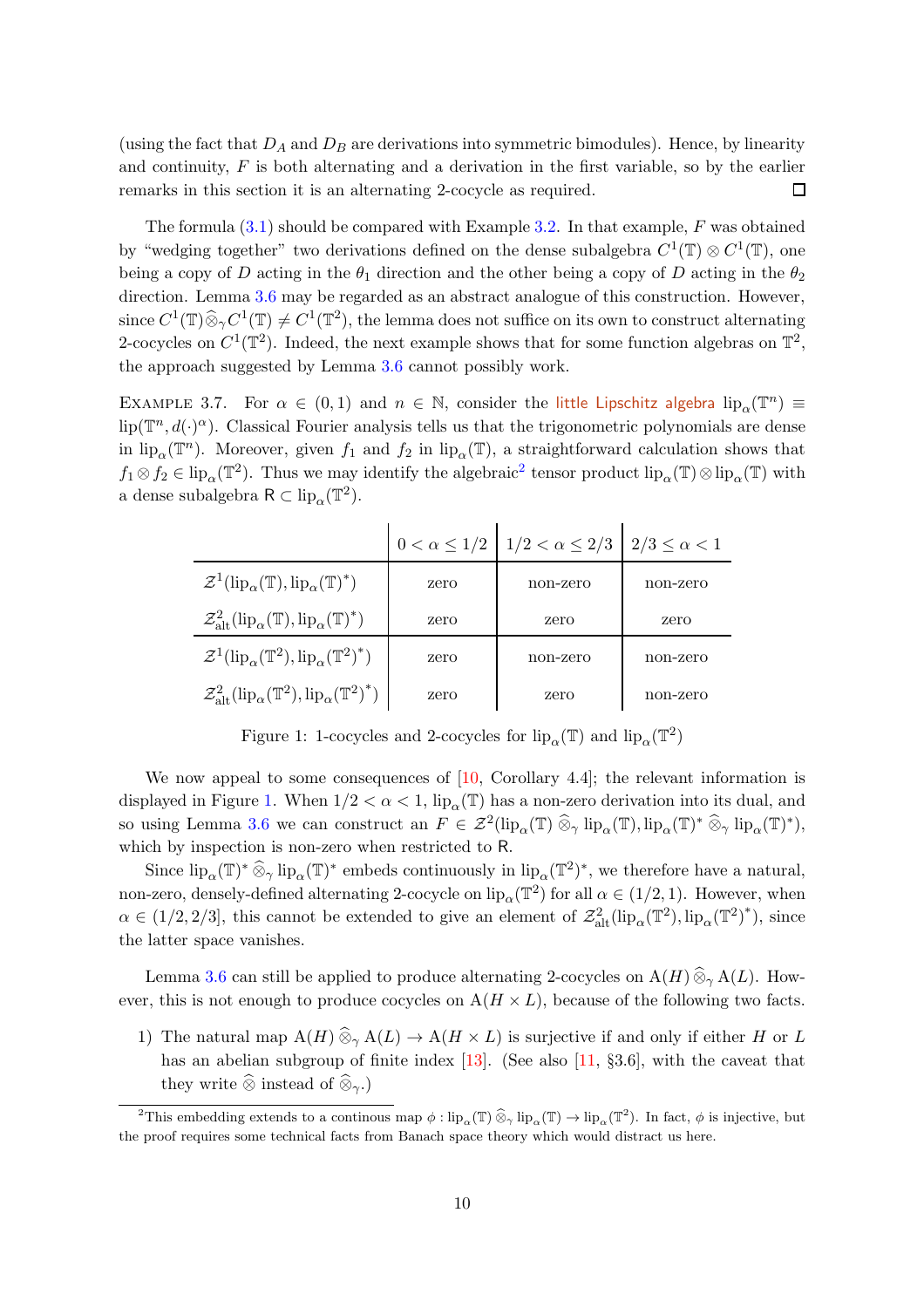2) If H has an abelian subgroup of finite index, then the only (continuous) derivation  $A(H) \to A(H)^*$  is the zero map. (In fact it suffices that the connected component of H be abelian; see [\[7,](#page-22-2) Theorem 3.3] or  $[11, §4.5]$ .)

# <span id="page-10-0"></span>4 Co-cb maps and Fourier algebras

This section is devoted to the infrastructure needed for the proof of Theorem [5.7.](#page-17-0) We pay particular attention to issues of functoriality; the reason for introducing operator space tensor products and the opposite operator space structure is not just to equip Banach spaces with extra structure, but to be able to combine linear maps that respect this extra structure.

## 4.1 Operator spaces, tensor products, and co-cb maps

All concepts not defined explicitly here can be found in standard sources, such as the early chapters of  $[5]$  or  $[15]$ .

Henceforth, we abbreviate the phrase "operator space structure" to o.s.s. Given operator spaces X and Y,  $CB(X, Y)$  denotes the space of completely bounded maps  $X \to Y$ ; note that this space has a canonical o.s.s., defined via the identification  $M_n CB(X, Y) \cong CB(X, M_nY)$ .

Whenever H is a Hilbert space and we refer to  $B(H)$  as an operator space, we assume (unless explicitly stated otherwise) that it is equipped with its usual, canonical o.s.s.; note that if we do this, then there is a natural and completely isometric identification of  $B(H)$ with  $CB(COL_H)$ , where  $COL_H$  denotes H equipped with the column o.s.s.

Tensor products and tensor norms. The projective and injective tensor products of operator spaces are denoted by  $\widehat{\otimes}$  and  $\widecheck{\otimes}$  respectively (this is the notation of [\[5\]](#page-22-3), rather than that of [\[15\]](#page-23-7)). Note that if E and F are Hilbert spaces then the underlying Banach space of  $\text{COL}_E \widehat{\otimes} (\text{COL}_F)^*$ is  $E \widehat{\otimes}_{\gamma} F^*$ , but the underlying Banach space of  $\mathsf{COL}_E \widehat{\otimes} \mathsf{COL}_F$  is  $E \otimes_2 F$ .

Given operator spaces V, W and X, we say that a bilinear map  $V \times W \to X$  is jointly completely bounded<sup>[3](#page-10-1)</sup> (j.c.b.) if it extends to a completely bounded map  $V \mathbin{\widehat{\otimes}} W \to X$ . This is equivalent to saying that the "curried map"  $V \to L(W, X)$  extends to a completely bounded map  $V \to CB(W, X)$ , or the same with V and W interchanged. Indeed  $V \hat{\otimes} W$  may be characterized, up to completely isometric isomorphism, as the completion of  $V \otimes W$  that satisfies

<span id="page-10-3"></span>
$$
CB(V \widehat{\otimes} W, X) \cong CB(V, CB(W, X)) \cong CB(W, CB(V, X))
$$
 completely isometrically.  $(\diamondsuit)$ 

If  $f \in CB(E, X)$  and  $g \in CB(F, Y)$  then by tensoring we obtain completely bounded maps  $E \,\hat{\otimes}\, F \to X \,\hat{\otimes}\, Y$  and  $E \check{\otimes} F \to X \check{\otimes} Y$ ; for extra emphasis, these maps will be denoted by  $f \widehat{\otimes} g$  and  $f \widecheck{\otimes} g$  respectively.

<span id="page-10-2"></span>We shall make passing use of the Haagerup tensor norm, but only "at level 1", and we only require the following facts:

1) for any  $w \in E \otimes F$  we have  $||w||_{E \check{\otimes} F} \le ||w||_{E \otimes_h F} \le ||w||_{E \hat{\otimes} F}$ ;

<span id="page-10-1"></span><sup>&</sup>lt;sup>3</sup>This seems to now be the accepted terminology, and agrees with [\[15\]](#page-23-7). One should beware that in [\[5\]](#page-22-3) such bilinear maps are called "completely bounded", which in most later sources is instead used for those maps linearized by the Haagerup tensor product.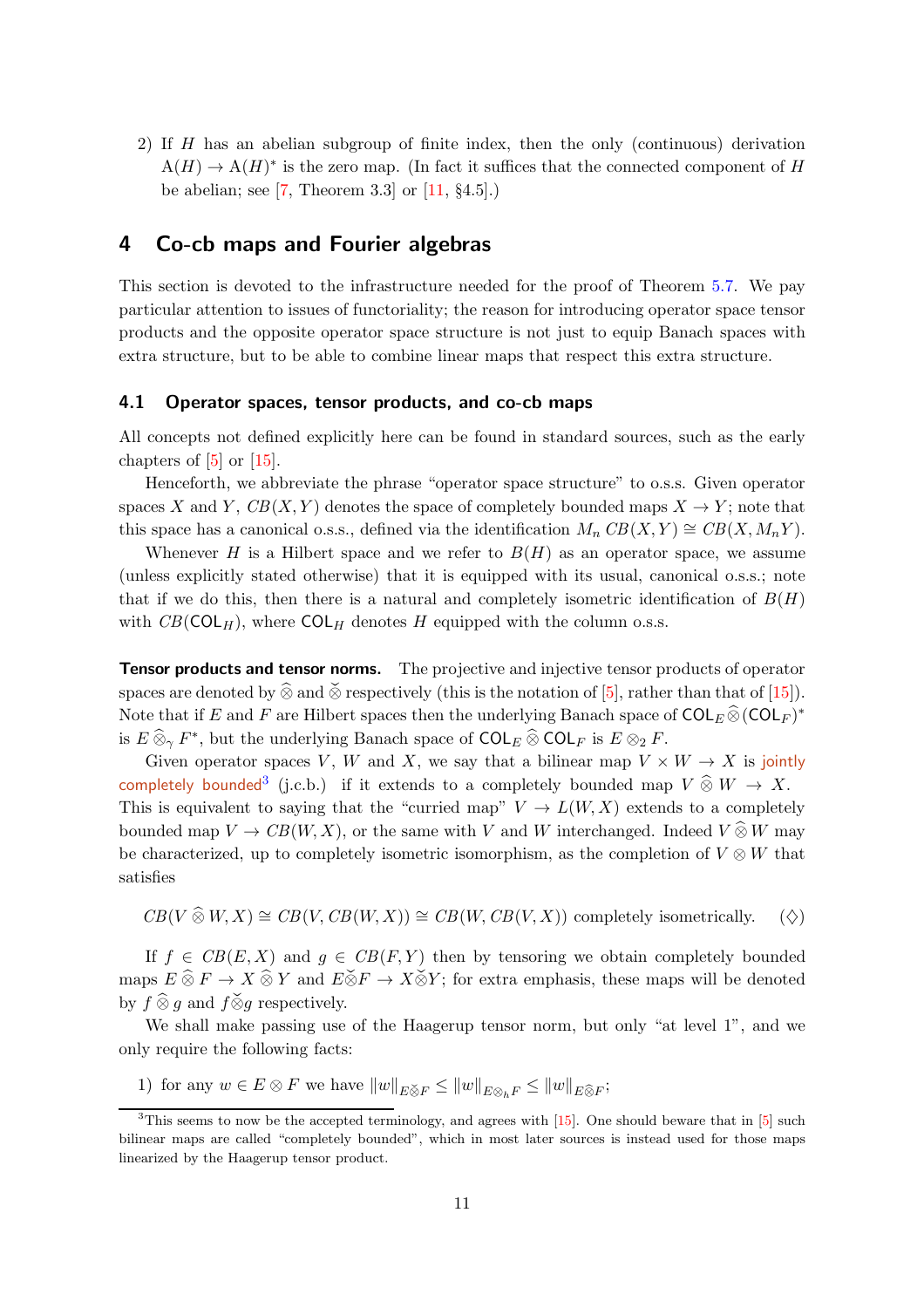<span id="page-11-0"></span>2) if A and B are C<sup>\*</sup>-algebras and  $w \in A \otimes B$ , then

$$
||w||_{A\otimes_h B} = \inf_{n\in\mathbb{N}} \inf \left\{ \left\| \sum_{j=1}^n a_j^* a_j \right\|^{1/2} \left\| \sum_{j=1}^n b_j b_j^* \right\|^{1/2} \right\}
$$

where the inner infimum is over all representations of w as  $\sum_{j=1}^{n} a_j \otimes b_j$ .

For a proof of [1\)](#page-10-2) see e.g.  $[5,$  Theorem 9.2.1]; for [2\),](#page-11-0) see e.g.  $[15,$  Ch. 5].

**The opposite operator space structure.** Given an operator space  $W$ , one may define a new sequence of matrix norms on  $W$  by

$$
\left\|\sum_{i} a_i \otimes w_i\right\|_{(n),\text{opp}} := \left\|\sum_{i} a_i^{\top} \otimes w_i\right\|_{(n)} \qquad (a_i \in \mathbb{M}_n, w_i \in W).
$$

(C.f.  $[15, §2.10]$ .) These satisfy Ruan's axioms and hence equipe W with a new o.s.s., which we call the opposite o.s.s.; the resulting operator space will be denoted by  $W$ . In longer expressions, when considering the opposite operator space, we use the notation  $(\dots)^{\sim}$ ; for instance  $B(H)^\sim$  denotes  $B(H)$  equipped with the opposite of its usual o.s.s.

Note that for a Hilbert space H,  $(COL_H)^\sim = ROW_H$  and  $(ROW_H)^\sim = COL_H$ . More generally,  $(\widetilde{W})^{\sim} = W.$ 

REMARK 4.1.  $\widetilde{W}$  is often denoted in the literature by  $W^{\text{op}}$ . We have chosen different notation because there is a potential conflict with the usage of  $A^{op}$  to denote the "opposite algebra", i.e. the algebra with the same underlying vector space but with reversed product. The two conventions match happily if  $A = B(H)$  but are at odds if  $A = A(G)$ .

It is easily checked that if  $f : X \to Y$  is completely bounded, then so is  $f : \widetilde{X} \to \widetilde{Y}$ , with the same cb-norm. To emphasise the functorial behaviour we write this as  $\tilde{f}: \tilde{X} \to \tilde{Y}$ . The same calculation gives, with some book-keeping, a more precise result: we omit the details.

<span id="page-11-1"></span>LEMMA 4.2. Given operator spaces X and Y, the assignment  $f \mapsto \tilde{f}$  defines a completely isometric isomorphism  $CB(X, Y)^{\sim} \cong CB(\widetilde{X}, \widetilde{Y})$ . In particular, we can identify  $(X^*)^{\sim}$  with  $(\widetilde{X})^*$ .

Note that for any operator spaces V and W, the identity map on  $V \otimes W$  extends to a completely isometric isomorphism  $\widetilde{V} \widehat{\otimes} \widetilde{W} \cong (V \widehat{\otimes} W)^{\sim}$ . One can show this using the explicit definition of the matrix norms associated to  $\hat{\otimes}$ , but it can also be deduced from the characterization in  $(\Diamond)$ , combined with repeated application of Lemma [4.2.](#page-11-1)

Co-cb maps between operator spaces. The next definition is non-standard (though it has some precedent<sup>[4](#page-11-2)</sup> in  $[16]$ ) but will be extremely useful for statements and calculations later on.

DEFINITION 4.3 (Co-complete boundedness). Let V and W be operator spaces and let  $f$ :  $V \to W$  be a linear map. Note that f is c.b. from V to  $\widetilde{W}$  if and only if it is c.b. from  $\widetilde{V}$  to W; in either case we say that  $f: V \to W$  is co-completely bounded (co-cb for short). Similarly, f is a complete isometry from V to  $\widetilde{W}$  if and only if it is a complete isometry from  $\widetilde{V}$  to W; we then say that  $f: V \to W$  is a co-complete isometry.

<span id="page-11-2"></span> ${}^{4}\text{In}$  [\[16\]](#page-23-13) this concept is called "completely co-bounded", but then abbreviated to "co-cb" just as we have done. Our terminology is chosen to avoid potential confusion with cohomology theory ("cobounded") or operator theory ("coisometry").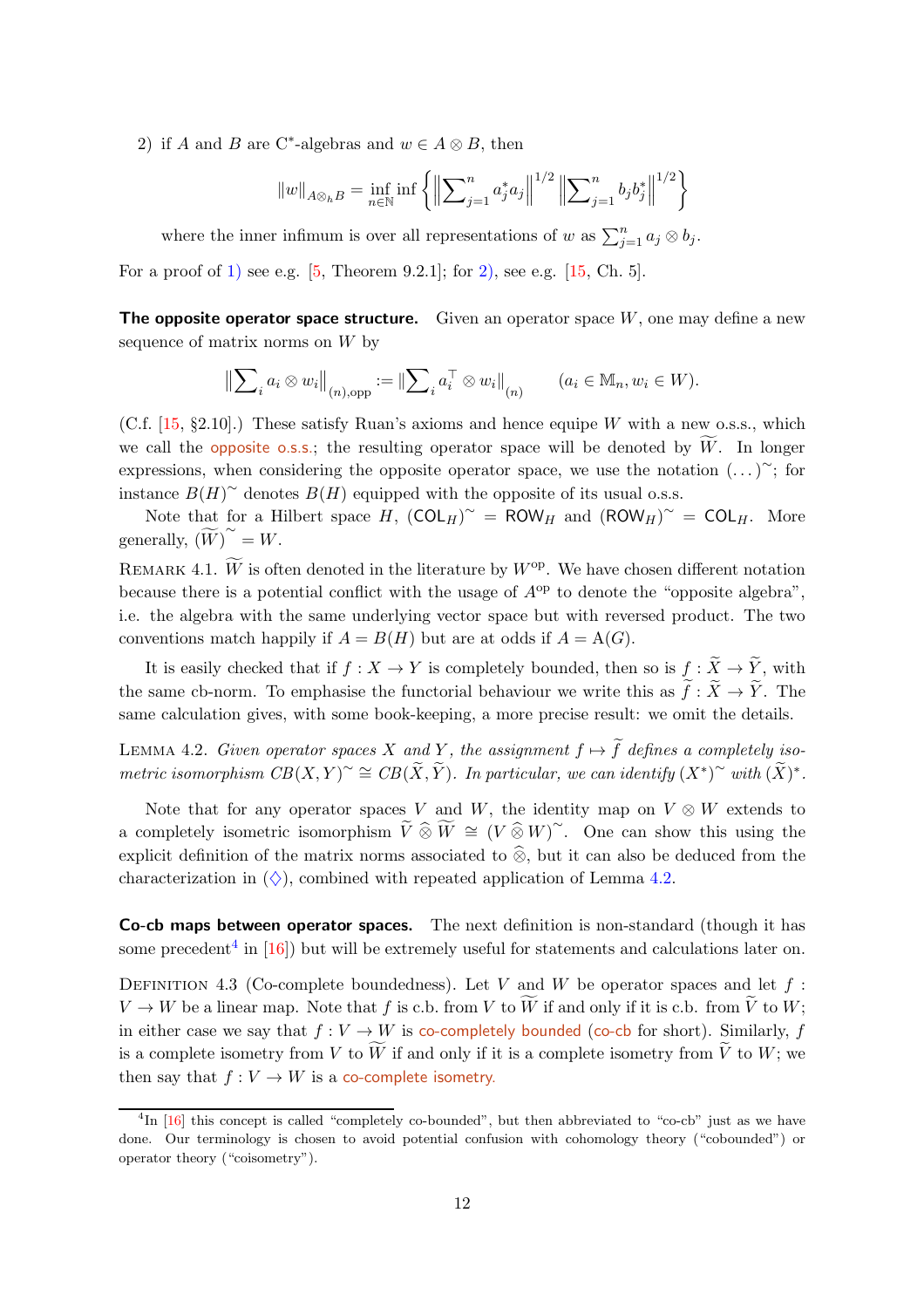The notion of co-completely bounded map seems to have gone largely unmentioned or unstudied in the literature. One notable exception is  $[16]$ , which sets up some general machinery and obtains interesting results in connection with Schur multipliers.

<span id="page-12-1"></span>LEMMA 4.4. Let F be a Hilbert space. The C-linear map  $B(F) \rightarrow B(F^*)$  that sends an operator  $b \in B(F)$  to its Banach-space adjoint  $b^{\#}: F^* \to F^*$  is a co-complete isometry.

Warning: as we will see in the proof, our chosen notational conventions are important:  $B(F^*)$  is given the o.s.s. of  $CB(\text{COL}_{F^*})$  rather than  $CB((\text{COL}_{F})^*) = CB(\text{ROW}_{F^*})$ .

*Proof.* For any operator spaces X and Y, the map  $CB(X,Y) \rightarrow CB(Y^*,X^*)$  defined by taking adjoints is a complete<sup>[5](#page-12-0)</sup> isometry. Thus  $b \mapsto b^{\#}$  defines a complete isometry

$$
B(F) \equiv CB(\text{COL}_F) \rightarrow CB((\text{COL}_F)^*) = CB(\text{ROW}_{F^*}) = CB((\text{COL}_{F^*})^{\sim})
$$

Taking opposites and applying Lemma [4.2,](#page-11-1) the result follows.

<span id="page-12-2"></span>REMARK 4.5 (Transpose in a basis-free setting). Consider  $L^2(\Omega)$  for some measure space  $(\Omega, \mu)$  (we suppress mention of the measure  $\mu$  for notational convenience), and let  $\alpha : \eta \mapsto$ ev<sub> $\overline{\eta}$ </sub> denote the canonical, linear, isometric isomorphism  $L^2(\Omega) \to L^2(\Omega)^*$  that is defined via Equation [\(2.1\)](#page-4-1). This defines a normal \*-isomorphism  $\text{Ad}_{\alpha}: B(L^2(\Omega)^*) \to B(L^2(\Omega)).$ Calculation shows that composing  $Ad_{\alpha}$  with the map  $\# : B(L^2(\Omega)) \to B(L^2(\Omega)^*)$  from Lemma [4.4](#page-12-1) yields a linear, co-complete isometry

$$
\top : B(L^2(\Omega) \to B(L^2(\Omega)) \quad , \quad b \mapsto b^\top ,
$$

where  $b^{\top}(\xi) := \overline{b^*\overline{\xi}}$  for each  $\xi \in L^2(\Omega)$ .

Note that if  $\Omega$  is countable and infinite, equipped with counting measure, then  $\top$  is just the usual "transpose" operator for an infinite matrix.

#### 4.2 The operator space structure on a Fourier algebra

The results in this section are all known to specialists, but are included here for the reader's convenience, and to ensure that we have consistent notation and conventions.

Given a Hilbert space H and a "concrete" von Neumann algebra  $\mathcal{M} \subset B(H)$ : the predual  $\mathcal{M}_*$  is a natural quotient of  $B(H)_* = \text{COL}_H \widehat{\otimes} (\text{COL}_H)^*$ , and may thus be equipped with the quotient o.s.s.; moreover, if we take the dual of this o.s.s. on  $\mathcal{M}_*$ , we recover the original subspace o.s.s. on M. (See [\[5,](#page-22-3) Prop. 4.2.2].) Thus  $(\mathcal{M}_*)^* \cong \mathcal{M}$  completely isometrically.

In particular, consider the group von Neumann algebra  ${\rm VN}(G)\subset B(L^2(G)).$  Then one can identify  $A(G)$  with the unique isometric predual of  $VN(G)$ . Our chosen definition for  $A(G)$ allows one to deduce this quickly by considering the adjoint of the map in Equation [\(2.2\)](#page-5-0),

$$
\Psi^* : \mathcal{A}(G)^* \to (L^2(G) \widehat{\otimes}_\gamma L^2(G)^*)^* \cong B(L^2(G)),
$$

observing that for each  $s \in G$ ,  $\Psi^*$  maps the character  $ev_s$  to the translation operator  $\lambda(s)$ . See [\[11,](#page-23-8) Lemma 2.8.2] for details. We now take, as our canonical o.s.s. on  $A(G)$ , the one induced by  $\Psi$  from  $VN(G)_*.$ 

 $\Box$ 

<span id="page-12-0"></span><sup>5</sup>This is standard knowledge but we could not locate an explicit statement of this result in the literature. It follows easily from the completely isometric identifications  $CB(Y^*, X^*) \cong CB(Y^* \widehat{\otimes} X, \mathbb{C}) \cong CB(X, Y^{**})$ , since the map  $CB(X,Y) \to CB(Y^*, X^*)$  then corresponds to the canonical inclusion  $CB(X,Y) \to CB(X, Y^*)$ .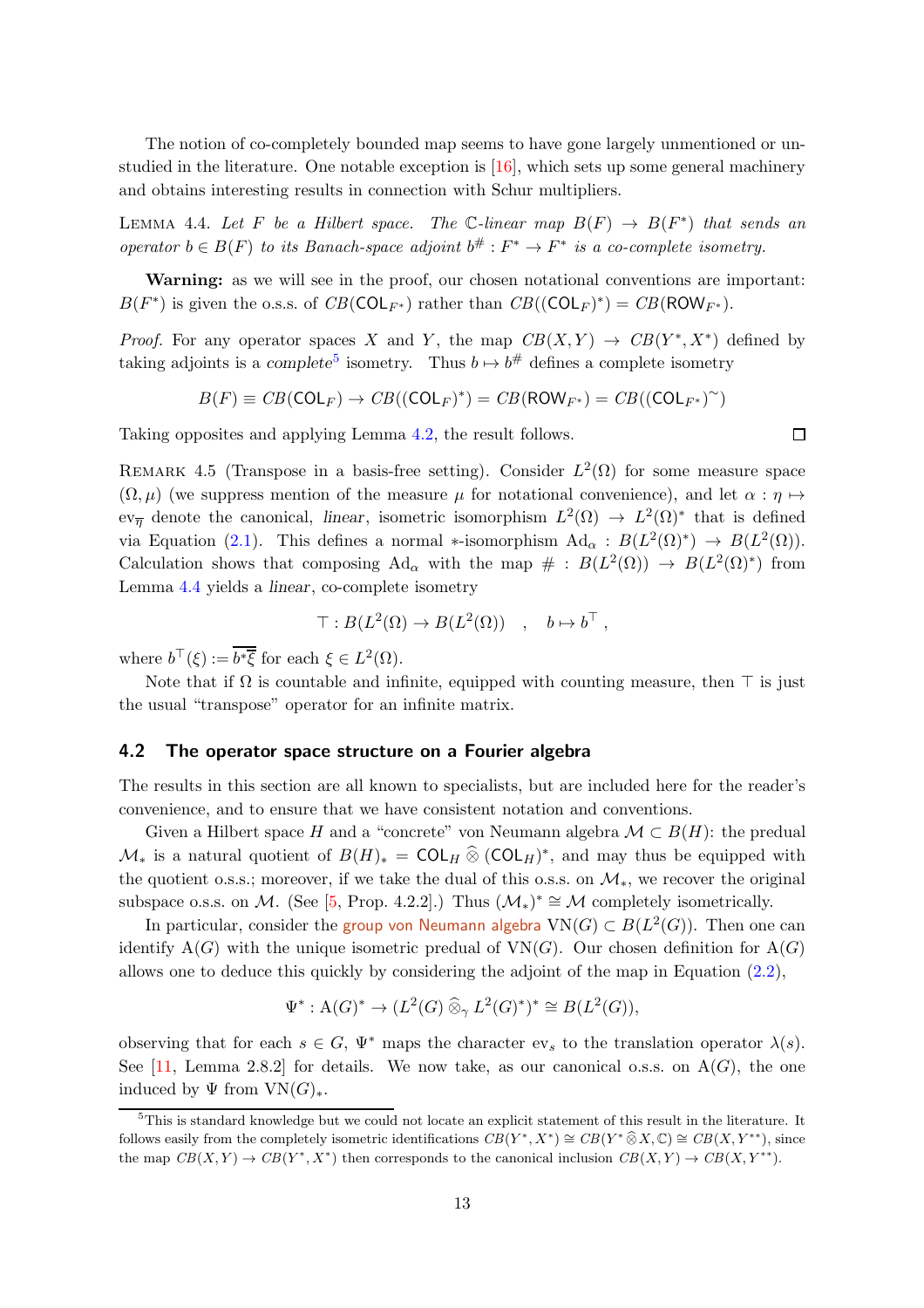REMARK 4.6 (Tomato, tomato). Care is needed when combining parts of the literature. Some sources, following the general framework of locally compact quantum groups, define  $A(G)$ to be the subspace of  $C_0(G)$  obtained by identifying a vector functional  $\omega_{\xi,\eta} \in VN(G)_*$ with the function  $s \mapsto \langle \lambda(s^{-1})\xi, \eta \rangle_{L^2(G)}$ . While this gives the same Banach function algebra  $A(G) \subset C_0(G)$  as in this paper, it yields the opposite o.s.s. to the one we have just defined. This is related to Proposition [4.8](#page-13-1)[\(d\)](#page-13-2) below.

Given  $f \in \mathbb{C}^G$ , let  $f^{\vee}(x) = f(x^{-1})$ . For any  $\xi, \eta \in L^2(G)$  and  $x \in G$  we have

$$
\Psi(\xi \otimes \mathrm{ev}_{\overline{\eta}})(x^{-1}) = \int_G \xi(xs)\eta(s) \, ds = \int_G \eta(x^{-1}s)\xi(s) \, ds = \Psi(\eta \otimes \mathrm{ev}_{\overline{\xi}})(x).
$$

It follows that the map  $f \mapsto f^{\vee}$  defines a contractive involution on  $A(G)$  (which must therefore be isometric). This is known as the flip map or check map on  $A(G)$ .

<span id="page-13-6"></span>REMARK 4.7. Direct calculations show that when we identify  $A(G)^*$  with  $VN(G)$ , the adjoint of the check map on  $A(G)$  coincides with the restriction to  $VN(G)$  of the transpose operator  $\top: B(L^2(G)) \to B(L^2(G))$ . This observation is folklore (and a similar calculation may be found in the proof of  $[7, Prop. 1.5(ii)]$ .

<span id="page-13-3"></span><span id="page-13-1"></span>PROPOSITION 4.8 (Known results needed later). Let  $G$ ,  $G_1$  and  $G_2$  be locally compact groups.

- <span id="page-13-4"></span>(a) The natural inclusion  $A(G_1) \otimes A(G_2) \rightarrow A(G_1 \times G_2)$  extends to a completely isometric isomorphism  $A(G_1) \widehat{\otimes} A(G_2) \cong A(G_1 \times G_2)$ .
- (b) The natural inclusion  $VN(G_1) \otimes VN(G_2) \rightarrow VN(G_1 \times G_2)$  extends to a complete isometry  $VN(G_1) \breve{\otimes} VN(G_2) \rightarrow VN(G_1 \times G_2)$ , whose range is the minimal C<sup>\*</sup>-tensor product  $VN(G_1) \otimes_{\min} VN(G_2).$
- <span id="page-13-5"></span><span id="page-13-2"></span>(c) The check map on  $A(G)$  is completely bounded if and only if G has an (open) abelian subgroup of finite index.
- (d) The check map on  $A(G)$  is a co-complete isometry.

*Proof.* Parts [\(a\)](#page-13-3) and [\(b\)](#page-13-4) are general results about von Neumann algebra preduals and  $C^*$ algebras; see e.g.  $[5,$  Theorem 7.2.4] and  $[5,$  Prop. 8.1.6]) respectively. Part  $(c)$  is stated as [\[7,](#page-22-2) Prop. 1.5(ii)]; the authors give a complete proof, while making it clear that the result was already known to previous specialists. Part [\(d\)](#page-13-2) holds because the adjoint of the check map coincides with the transpose operator (see Remark [4.7\)](#page-13-6), which is a co-complete isometry by Remark [4.5.](#page-12-2)  $\Box$ 

# <span id="page-13-0"></span>5 Constructing 2-cocycles from co-cb derivations

We start in some generality, since the preliminary results may be useful in subsequent work.

The following terminology is not entirely standard, but is analogous to the more familiar notions of completely contractive Banach algebra and completely contractive Banach  $(bi)$  module that have appeared in the literature. By a cb-Banach algebra, we mean an operator space A equipped with a bilinear, j.c.b. and associative map  $A \times A \rightarrow A$ . Given such an A, we define a cb-Banach A-bimodule to be an operator space  $X$ , equipped with an A-bimodule structure such that the left action  $A \times X \to X$  and the right action  $X \times A \to X$  are both j.c.b.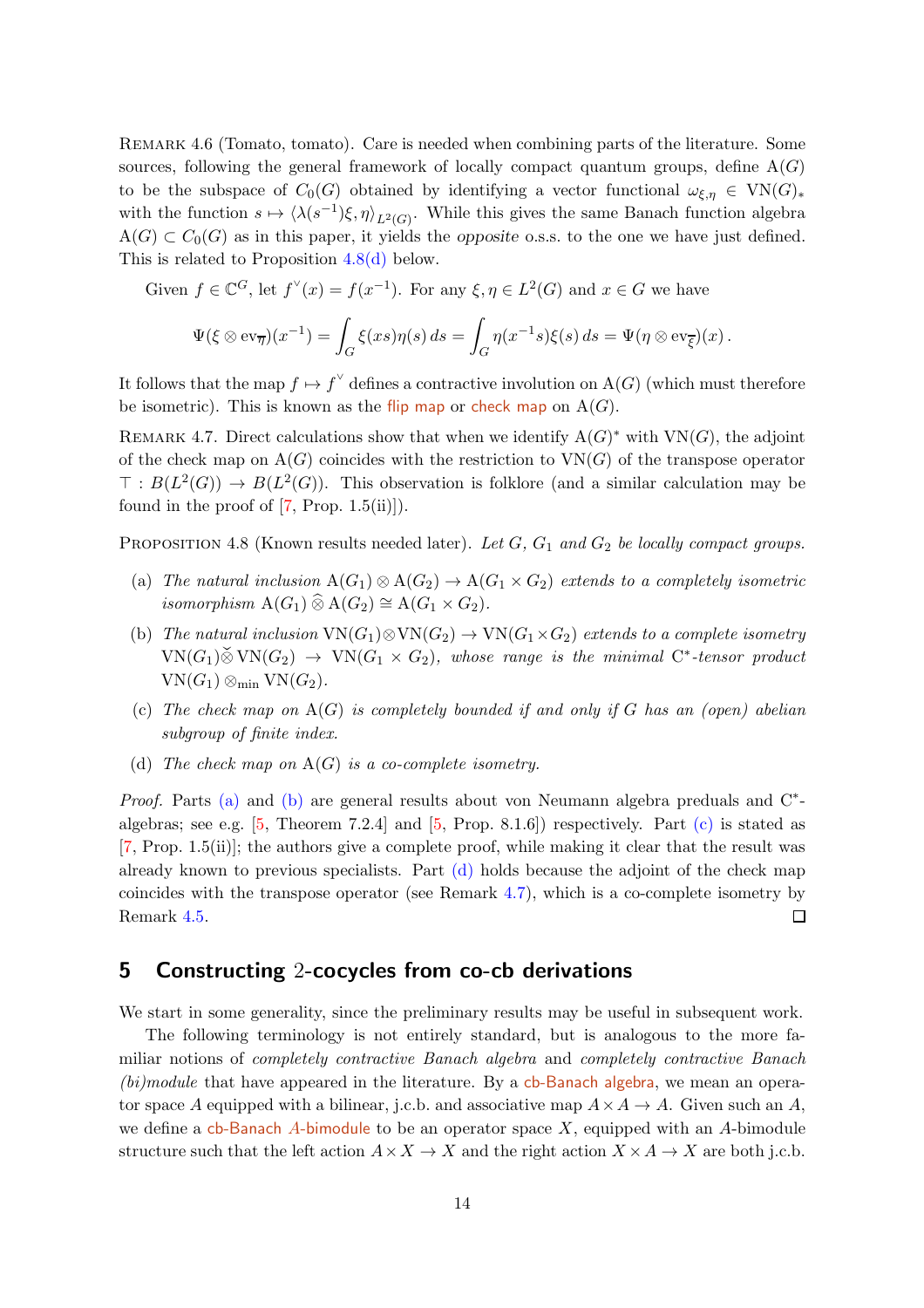Clearly  $A$  itself is a cb-Banach  $A$ -bimodule; it is also routine to check that if  $X$  is a cb-Banach A-bimodule, so is  $X^*$  when equipped with the dual o.s.s. These notions also interact well with the "opposite o.s.s. functor". If A is a cb-Banach algebra then so is  $\widetilde{A}$ ; and if X is a cb-Banach A-bimodule,  $\overline{X}$  is a cb-Banach A-bimodule.

<span id="page-14-1"></span>REMARK 5.1. Given a cb-Banach algebra  $A$ , the class of cb-Banach  $A$ -bimodules is usually not closed under the operation of taking opposites. For instance, suppose  $A$  is unital. If  $A$ were a cb-Banach A-bimodule, then for each  $x \in A$  the orbit map  $a \mapsto ax$  would be completely bounded from A to A. Taking  $x = 1_A$  we conclude that the identity map on A is co-cb. In particular, if  $A = A(G)$  for G compact, this would force G to be virtually abelian (combine parts [\(c\)](#page-13-5) and [\(d\)](#page-13-2) of Proposition [4.8\)](#page-13-1).

<span id="page-14-0"></span>PROPOSITION 5.2. Let A and B be cb-Banach algebras; let X be a cb-Banach A-bimodule and Y a cb-Banach B-bimodule. Let  $T_A \in CB(A, \tilde{X})$  and  $T_B \in CB(B, \tilde{Y})$ . Then, if we define  $F_1, F_2 : (A \otimes B) \times (A \otimes B) \rightarrow X \otimes Y$  by

$$
F_1(a_1 \otimes b_1, a_2 \otimes b_2) = [T_A(a_1) \cdot a_2] \otimes [b_1 \cdot T_B(b_2)],
$$
  
\n
$$
F_2(a_1 \otimes b_1, a_2 \otimes b_2) = [a_1 \cdot T_A(a_2)] \otimes [T_B(b_1) \cdot b_2],
$$

both  $F_1$  and  $F_2$  extend to bounded bilinear maps  $(A\mathbin{\widehat{\otimes}} B) \times (A\mathbin{\widehat{\otimes}} B) \to X\mathbin{\widehat{\otimes}} \widetilde{Y}$ .

*Proof.* We will only give the proof for  $F_1$ ; the proof for  $F_2$  is very similar.

Since  $T_A: A \to \tilde{X}$  is completely bounded, so is  $\widetilde{T}_A: \widetilde{A} \to X$ . Therefore, if we put

 $S(a_1 \otimes b_1 \otimes a_2 \otimes b_2) := T_A(a_1) \otimes b_1 \otimes a_2 \otimes T_B(b_2)$ 

we obtain a complete contraction

$$
S=\widetilde{T_A}\mathbin{\widehat{\otimes}}\iota_{\widetilde{B}}\mathbin{\widehat{\otimes}}\iota_A\mathbin{\widehat{\otimes}} T_B:\widetilde{A}\mathbin{\widehat{\otimes}}\widetilde{B}\mathbin{\widehat{\otimes}} A\mathbin{\widehat{\otimes}} B\longrightarrow X\mathbin{\widehat{\otimes}}\widetilde{B}\mathbin{\widehat{\otimes}} A\mathbin{\widehat{\otimes}} \widetilde{Y}\;.
$$

Also, since X is a cb-Banach A-bimodule and  $\widetilde{Y}$  is a cb-Banach  $\widetilde{B}$ -bimodule, putting

$$
R(x\otimes b_1\otimes a_2\otimes y)=(x\cdot a_2)\otimes (b_1\cdot y)
$$

defines a complete contraction  $R: X \widehat{\otimes} \widetilde{B} \widehat{\otimes} A \widehat{\otimes} \widetilde{Y} \rightarrow X \widehat{\otimes} \widetilde{Y}$ .

Since  $\widetilde{A} \widehat{\otimes} \widetilde{B} = (A \widehat{\otimes} B)^{\sim}$ , the composite map RS defines a j.c.b. bilinear map from  $(A\widehat{\otimes} B)^{\sim}\times (A\widehat{\otimes} B)$  to  $X\widehat{\otimes} \widetilde{Y}$ , which agrees with  $F_1$  on  $(A\otimes B)\times (A\otimes B)$ . In particular,  $F_1$ extends to a bounded bilinear map (no longer completely bounded!) from  $(A \widehat{\otimes} B) \times (A \widehat{\otimes} B)$ <br>to  $X \widehat{\otimes} \widetilde{Y}$ . to  $X \widehat{\otimes} \widetilde{Y}$ .

REMARK 5.3. The proof of Proposition [5.2](#page-14-0) would have been much easier if  $T_A \otimes \iota_B \otimes \iota_A \otimes T_B$ extended to a continuous linear map from  $(A\widehat{\otimes} B)\widehat{\otimes}_{\gamma}(A\widehat{\otimes} B)$  to  $(X\widehat{\otimes} A)\widehat{\otimes}_{\gamma}(B\widehat{\otimes} Y)$ . However, we see no reason why this should always hold, as it requires an interchange/distributivity result for  $\widehat{\otimes}$  and  $\widehat{\otimes}_{\gamma}$ .

In view of the earlier formula  $(3.1)$ , one would like to apply Proposition [5.2](#page-14-0) with  $T_A$  and  $T_B$ being co-cb derivations into symmetric cb-bimodules. However, this stops short of producing genuine 2-cocycles: the resulting bilinear map merely takes values in  $X\hat{\otimes}\tilde{Y}$ , and in view of Remark [5.1](#page-14-1) there is no reason to suppose that this is even a Banach  $A \widehat{\otimes} B$ -bimodule. (It is a Banach  $A \widehat{\otimes}_{\gamma} B$ -bimodule, but that does not help us.) To go further, we need to move from  $X \widehat{\otimes} \widetilde{Y}$  to  $X \check{\otimes} Y$ , and this is where we require Theorem [1.2,](#page-1-1) whose proof we now turn to. For convenience we recall the statement of the theorem.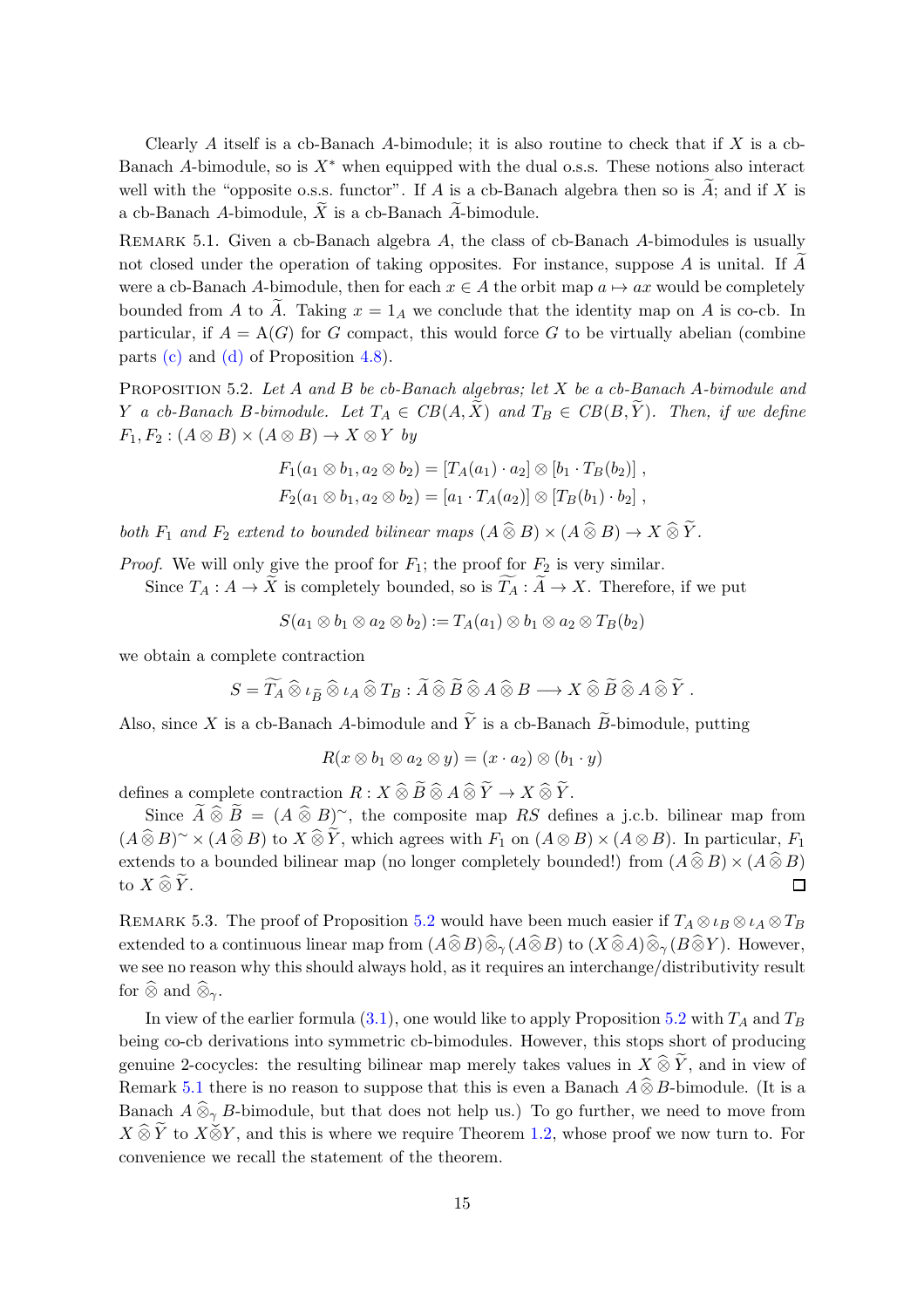THEOREM [1.2](#page-1-1) (reprise). Let X and Y be operator spaces. Then  $||w||_{X\check{\otimes}\tilde{Y}} \leq ||w||_{X\widehat{\otimes}Y}$  for all  $w \in X \otimes Y$ , and so the identity map on  $X \otimes Y$  extends to a contraction  $\theta_{X,Y} : X \widehat{\otimes} Y \to X \check{\otimes} \widetilde{Y}$ .

Proof of Theorem [1.2.](#page-1-1) We start by reducing to a special case.

**Step 1.** Given a pair of operator spaces X and Y, let  $j_X : X \to B(E)$  and  $j_Y : Y \to B(F)$ be completely isometric embeddings, for some Hilbert spaces E and F. Note that  $\widetilde{j_Y} : \widetilde{Y} \to$  $B(Y)$ <sup>~</sup> is also a complete isometry.

Suppose we know Theorem [1.2](#page-1-1) holds for the particular operator spaces  $B(E)$  and  $B(F)$ . Then we have a diagram as shown in Figure [2,](#page-15-0) in which the left-hand vertical arrow is a (complete) contraction, while the right-hand vertical arrow is a (complete) isometry (since  $\delta$ respects complete isometries).



<span id="page-15-0"></span>Figure 2: An embedding trick

Moreover, the diagram in Figure [2](#page-15-0) "commutes on elementary tensors". Hence, for any  $z \in X \otimes Y$ , we have

$$
||z||_{X\tilde{\otimes}\tilde{Y}}=||(j_X\otimes j_Y)(z)||_{B(E)\tilde{\otimes}B(F)}\leq ||(j_X\otimes j_Y)(z)||_{B(E)\tilde{\otimes}B(F)}\leq ||z||_{X\tilde{\otimes}Y}.
$$

Thus: if Theorem [1.2](#page-1-1) holds for  $B(E)$  and  $B(F)$ , then it holds for all operator spaces.

**Step 2.** Observe that if E and F are Hilbert spaces and  $w \in B(E) \otimes B(F)$ , the norm of w in  $B(E)\tilde{\otimes}B(F)$ <sup>∼</sup> coincides with the norm of the associated elementary operator on  $S_2(F, E)$ , the space of Hilbert-Schmidt operators  $F \to E$ . This is a variation on a well-known fact in C<sup>\*</sup>-algebra theory that can be found in various sources; to avoid any notational ambiguity, we give a precise statement in the following lemma.

LEMMA 5.4. Define  $\Phi_2 : B(E) \otimes B(F) \to B(S_2(F, E))$  by  $\Phi_2(a \otimes b)(c) = acb$ . Then for all  $w \in B(E) \otimes B(F)$  we have

<span id="page-15-1"></span>
$$
\|\Phi_2(w)\|_{B(S_2(F,E))} = \|w\|_{B(E)\breve{\otimes}B(F)} \, . \tag{5.1}
$$

*Proof.* Recall that if  $b \in B(F)$  then  $b^{\#}: B(F^*) \to B(F^*)$  denotes its Banach-space adjoint. Now we make two observations. Firstly: by Lemma [4.4](#page-12-1) and the fact  $\check{\otimes}$  respects complete isometries,  $\iota \otimes \#$  is a complete isometry from  $B(E)\check{\otimes}B(F)$ <sup>~</sup> onto  $B(E)\check{\otimes}B(F^*)$ . Secondly: there is an injective \*-homomorphism  $\theta : B(E) \otimes_{min} B(F^*) \to B(S_2(F, E))$ , which on elementary tensors satisfies  $\theta(a \otimes b^{\#})(c) = acb$ . Since  $\Phi_2 = \theta \circ (\iota \otimes \#)$ , Equation [\(5.1\)](#page-15-1) holds.

(To justify the second point in a little more detail: let  $\alpha : E \otimes_2 F^* \to S_2(F, E)$  be the Hilbert-space isomorphism which sends  $x \otimes \phi$  to  $y \mapsto \phi(y)x$ ; then  $\alpha$  intertwines the natural  $*$ -representation of the incomplete algebra  $B(E) \otimes B(F^*)$  on  $E \otimes_2 F^*$  with the map θ. See also [\[15,](#page-23-7) Prop. 2.9.1] or the calculations preceding [\[5,](#page-22-3) Eqn. (3.5.1)].)  $\Box$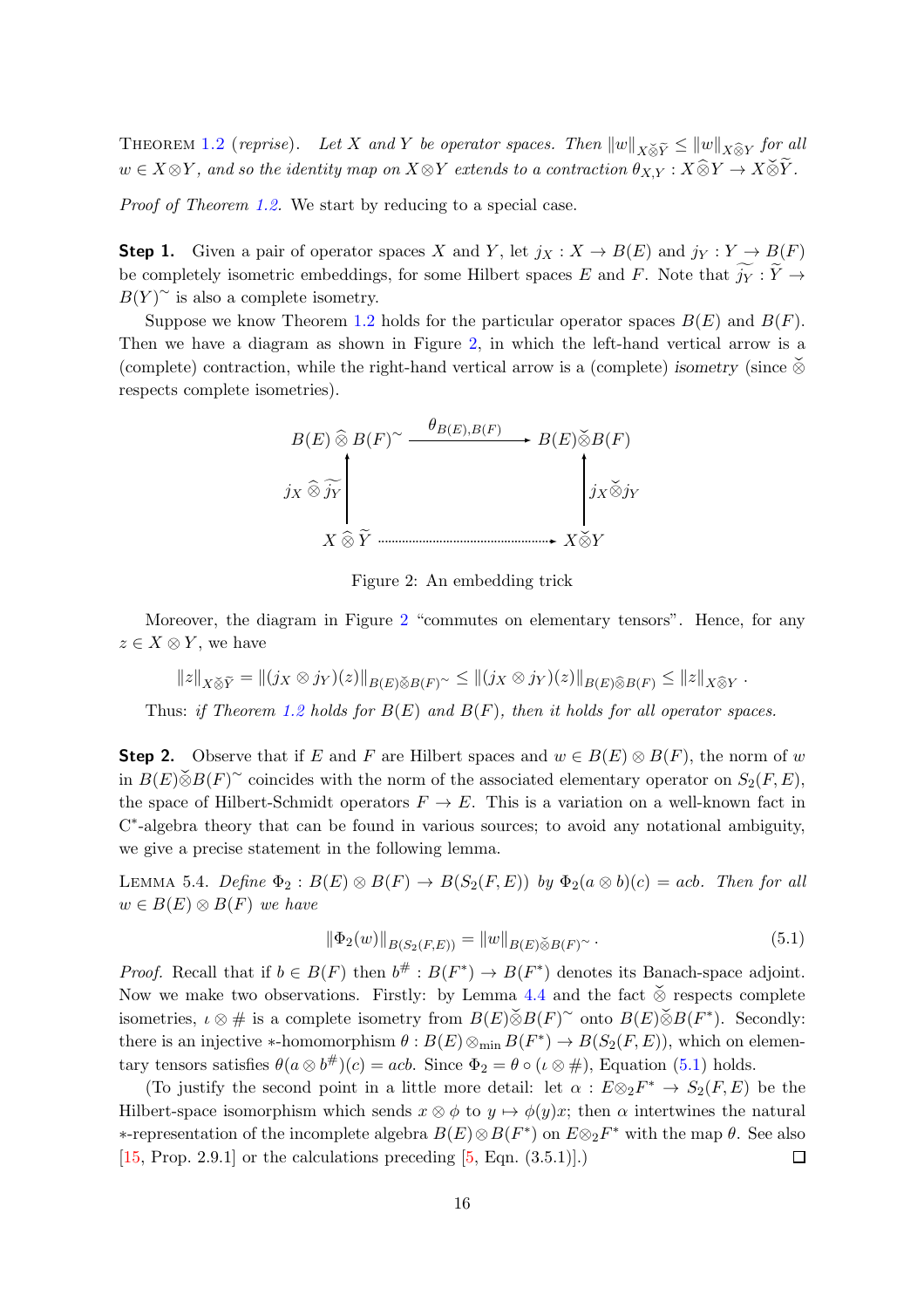**Step 3.** Combining Steps 1 and 2, we see that Theorem [1.2](#page-1-1) will follow if we can prove the following claim: given E, F and  $\Phi_2$  as in Step 2, the function  $\Phi_2$  extends to a contractive linear map  $B(E) \widehat{\otimes} B(F) \to B(S_2(F, E))$ . (We remind the reader that if E and F are infinitedimensional, one cannot expect this map to be completely bounded.)

Our proof of the claim is based on an interpolation argument. For  $p \in [1,\infty]$  let  $S_p(F, E)$ denote the space of Schatten-p operators from  $F \to E$ , equipped with its standard norm. We adopt the convention that  $S_{\infty}(F, E) = K(F, E)$ , the space of all compact operators  $F \to E$ , equipped with the operator norm. Define  $\Phi_p : B(E) \otimes B(F) \to B(S_p(F, E))$  by the formula

$$
\Phi_p(a \otimes b)(c) = acb \qquad (a \in B(E), c \in S_p(F, E), b \in B(F)).
$$

When  $p = 2$  this is consistent with our earlier notation.

<span id="page-16-3"></span><span id="page-16-0"></span>LEMMA 5.5. Let E and F be Hilbert spaces, and let  $w \in B(E) \otimes B(F)$ . Let  $\sigma : B(E) \otimes B(F) \rightarrow$  $B(F) \otimes B(E)$  denote the flip map  $x \otimes y \mapsto y \otimes x$ .

- <span id="page-16-1"></span>(i)  $\|\Phi_{\infty}(w): S_{\infty}(F, E) \to S_{\infty}(F, E)\| \leq ||w||_{B(E) \otimes_h B(F)}.$
- <span id="page-16-2"></span>(ii)  $\|\Phi_1(w): S_1(F, E) \to S_1(F, E)\| \le \|\sigma(w)\|_{B(F)\otimes_h B(E)}.$
- (iii)  $\|\Phi_2(w): S_2(F, E) \to S_2(F, E)\| \leq (||w||_{B(E) \otimes_h B(F)} ||\sigma(w)||_{B(F) \otimes_h B(E)})^{1/2}.$

*Proof.* Part [\(i\)](#page-16-0) follows immediately by quoting Haagerup's theorem that  $\Phi_{\infty}$  extends to a (complete) isometry from  $B(E) \otimes_h B(F)$  to  $CB(S_{\infty}(F, E))$ . However, there is also a direct easy proof: given  $w = \sum_{j=1}^n a_j \otimes b_j$ , it suffices to show that

$$
\left\|\sum_{j=1}^n a_j cb_j\right\| \leq \|c\| \left\|\sum_{j=1}^n a_j a_j^*\right\|^{1/2} \left\|\sum_{j=1}^n b_j^* b_j\right\|^{1/2}.
$$

This follows from standard calculations with "row" and "column" block matrices: for details, see e.g.  $[15,$  Remark 1.13], in particular the formula  $(1.12)$  in  $[15]$ .

Part [\(ii\)](#page-16-1) follows from part [\(i\)](#page-16-0) and duality. In more detail: given  $w = \sum_{j=1}^{n} a_j \otimes b_j \in B(E) \otimes$  $B(F)$ , consider the elementary operator  $\Phi_{\infty}(\sigma(w))$  defined on  $S_{\infty}(E, F)$  by  $d \mapsto \sum_{j=1}^{n} b_j da_j$ . By part [\(i\),](#page-16-0) applied with the roles of E and F reversed,  $\|\Phi_\infty(\sigma(w))\| \le \|\sigma(w)\|_h$ . On the other hand, consider the standard trace pairing between  $S_1(F, E)$  and  $S_{\infty}(E, F)$ , where  $s \in S_1(F, E)$ acts as the functional  $t \mapsto \text{Tr}(st)$ . Straightforward calculations show that with respect to this pairing, the Banach-space adjoint of  $\Phi_{\infty}(\sigma(w)) : S_{\infty}(E, F) \to S_{\infty}(E, F)$  is the elementary operator  $\Phi_1(w)$ :  $S_1(F, E) \to S_1(F, E)$ . Since a linear map and its adjoint have the same norm, [\(ii\)](#page-16-1) is proved.

Finally, note that the elementary operator defined by w acts simultaneously on all  $S_p(F, E)$ for  $p \in [1,\infty]$ . Since  $S_{\infty}$  and  $S_1$  form an interpolation couple with  $(S_1, S_{\infty})_{1/2} = S_2$ , part [\(iii\)](#page-16-2) now follows from parts [\(i\)](#page-16-0) and [\(ii\)](#page-16-1) by applying the Riesz–Thorin interpolation theorem.  $\Box$ 

To finish off, note that the os-projective tensor norm dominates both the Haagerup tensor norm and the "reversed" Haagerup tensor norm. More precisely: for arbitrary operator spaces  $V_1$  and  $V_2$  and  $w \in V_1 \otimes V_2$ , we have

 $||w||_{V_1 \otimes_h V_2} \le ||w||_{V_1 \widehat{\otimes} V_2}$  and  $||\sigma(w)||_{V_2 \otimes_h V_1} \le ||\sigma(w)||_{V_2 \widehat{\otimes} V_1} = ||w||_{V_1 \widehat{\otimes} V_2}$ .

Combining these inequalities with Lemma  $5.5(iii)$  $5.5(iii)$ , we have verified the claim at the beginning of Step 3, and this completes the proof of Theorem [1.2.](#page-1-1)  $\Box$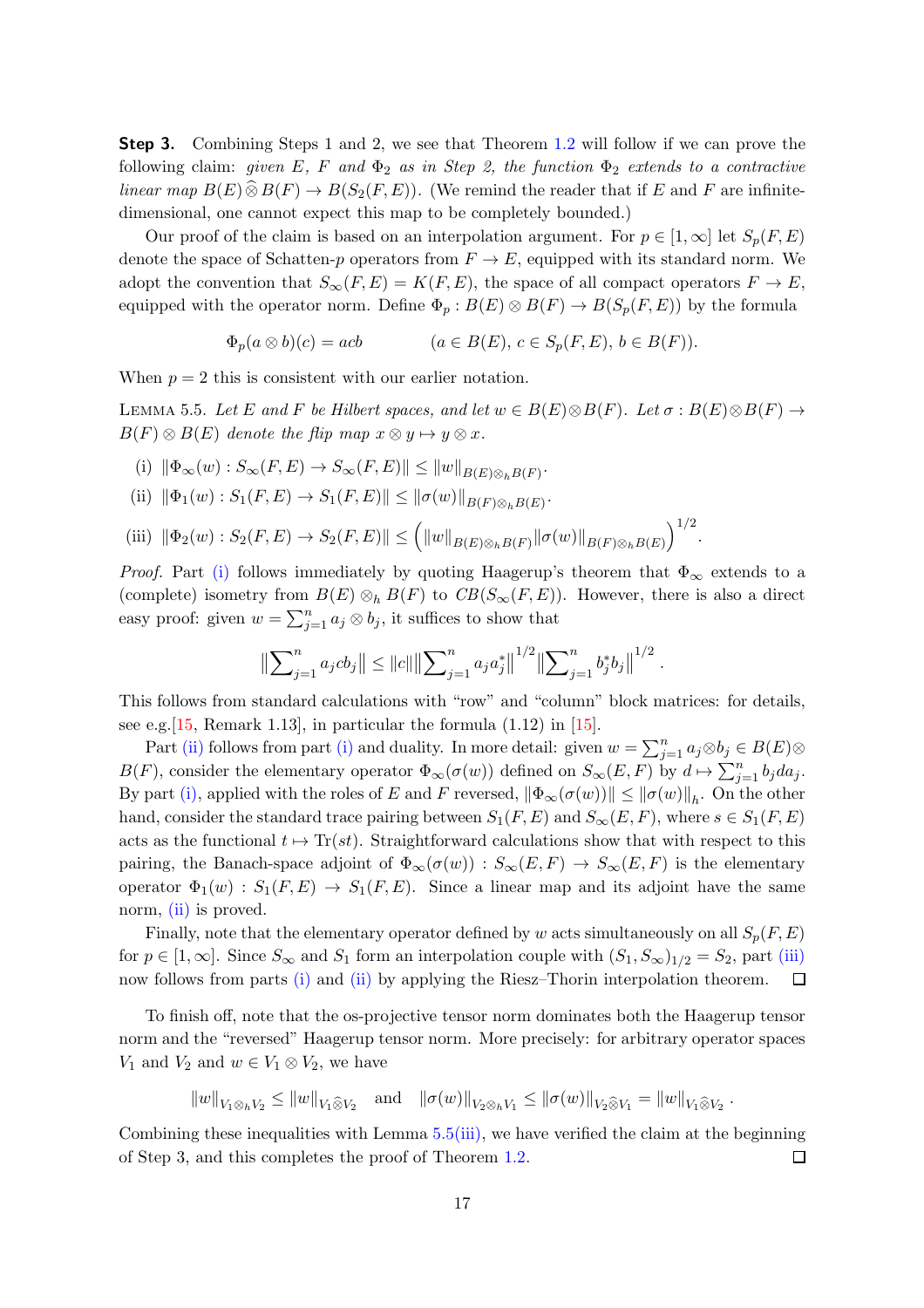<span id="page-17-1"></span>REMARK 5.6. We can strengthen the conclusion of Theorem [1.2,](#page-1-1) although at present we do not have applications of the stronger version. Going back to Step 1, we can run the same argument with the os-projective tensor product replaced by either the Haagerup tensor product or its reversed version. Combining this with Step 2 and Lemma [5.5](#page-16-3)[\(iii\),](#page-16-2) we conclude that for arbitrary operator spaces X and Y and  $w \in X \otimes Y$ ,

$$
||w||_{X \check{\otimes} \widetilde{Y}} \le (||w||_{X \otimes_h Y} ||\sigma(w)||_{Y \otimes_h X})^{1/2} \le \frac{1}{2} (||w||_{X \otimes_h Y} + ||\sigma(w)||_{Y \otimes_h X}). \tag{5.2}
$$

We now have the necessary ingredients for our main technical theorem.

<span id="page-17-0"></span>Theorem 5.7. Let H and L be locally compact groups. Suppose that there exist non-zero, co-cb derivations  $D_H : A(H) \to A(H)^*$  and  $D_L : A(L) \to A(L)^*$ . Then the bilinear map  $F_0: (\mathcal{A}(H) \otimes \mathcal{A}(L)) \times (\mathcal{A}(H) \otimes \mathcal{A}(L)) \longrightarrow \mathcal{A}(H)^* \otimes \mathcal{A}(L)^*$  defined by

$$
F_0(a_1 \otimes b_1, a_2 \otimes b_2) := [D_A(a_1) \cdot a_2] \otimes [b_1 \cdot D_B(b_2)] - [a_1 \cdot D_A(a_2) \otimes D_B(b_1) \cdot b_2]
$$

extends to a non-zero alternating 2-cocycle  $F: A(H \times L) \times A(H \times L) \rightarrow A(H \times L)^*$ .

Consequently, for any locally compact group G which contains a closed isomorphic copy of  $H \times L$ , we have  $\mathcal{Z}_{\text{alt}}^2(\mathcal{A}(G), \mathcal{A}(G)^*) \neq 0$ .

*Proof.* For this proof only, just to ease notation slightly, we denote the Fourier algebras of  $G$ , H, L and  $H \times L$  by  $A_G$ ,  $A_H$ ,  $A_L$  and  $A_{H \times L}$  respectively; it is convenient to sometimes denote their duals by  $V_G$ ,  $V_H$ ,  $V_L$  and  $V_{H \times L}$  respectively.

Let  $D_H: A_H \to V_H$  and  $D_L: A_L \to V_L^*$  $L^*$  be non-zero, co-cb derivations, and let

$$
F_0: (A_H \otimes A_L) \times (A_H \otimes A_L) \to V_H \otimes V_L
$$

be as defined in the statement of the theorem. By Proposition  $5.2$ ,  $F_0$  extends to a bounded bilinear map from  $(A_H \widehat{\otimes} A_L) \times (A_H \widehat{\otimes} A_L)$  to  $V_H \widehat{\otimes} V_L$ <sup>∼</sup>. Applying Theorem [1.2](#page-1-1) with  $X = V_H$ and  $Y = V_L^{\sim}$ , we obtain a bounded bilinear map

$$
F: (A_H \mathbin{\widehat{\otimes}} A_L) \times (A_H \mathbin{\widehat{\otimes}} A_L) \to V_H \mathbin{\widehat{\otimes}} V_L
$$

that extends  $F_0$ . Recall (Proposition [4.8\)](#page-13-1) that the natural map  $A_H \otimes A_L \rightarrow A_{H \times L}$  is a (completely isometric) isomorphism and that  $V_H\breve{\otimes} V_L$  embeds (completely isometrically) in  $V_{H\times L} = (A_{H\times L})^*$ . Thus F can be viewed as a bilinear map  $A_{H\times L} \times A_{H\times L} \to (A_{H\times L})^*$ .

As in the proof of Lemma [3.6,](#page-8-2) the defining formula for  $F_0$  shows that F is an alternating 2-derivation on the dense subalgebra  $A_H \otimes A_L \subset A_{H \times L}$ . By the usual continuity argument we deduce that  $F \in \mathcal{Z}_{\text{alt}}^2(A_{H \times L}, A_{H \times L}^*)$ .

We now show that F is not identically zero. Since  $F_0$  takes values in  $V_H \otimes V_L$  and the natural map  $V_H \otimes V_L \to V_{H \times L}$  is injective, it suffices to show that  $F_0$  is not identically zero. Observe that if  $a \in A_H$  and  $b \in A_L$  we have

$$
F_0(a^3 \otimes b, a \otimes b) = [D_H(a^3) \cdot a] \otimes [b \cdot D_L(b)] - [a^3 \cdot D_H(a)] \otimes [D_L(b) \cdot b]
$$
  
=  $2a^3 \cdot D_H(a) \otimes b \cdot D_L(b)$   
=  $\frac{1}{4}D_H(a^4) \otimes D_L(b^2)$ .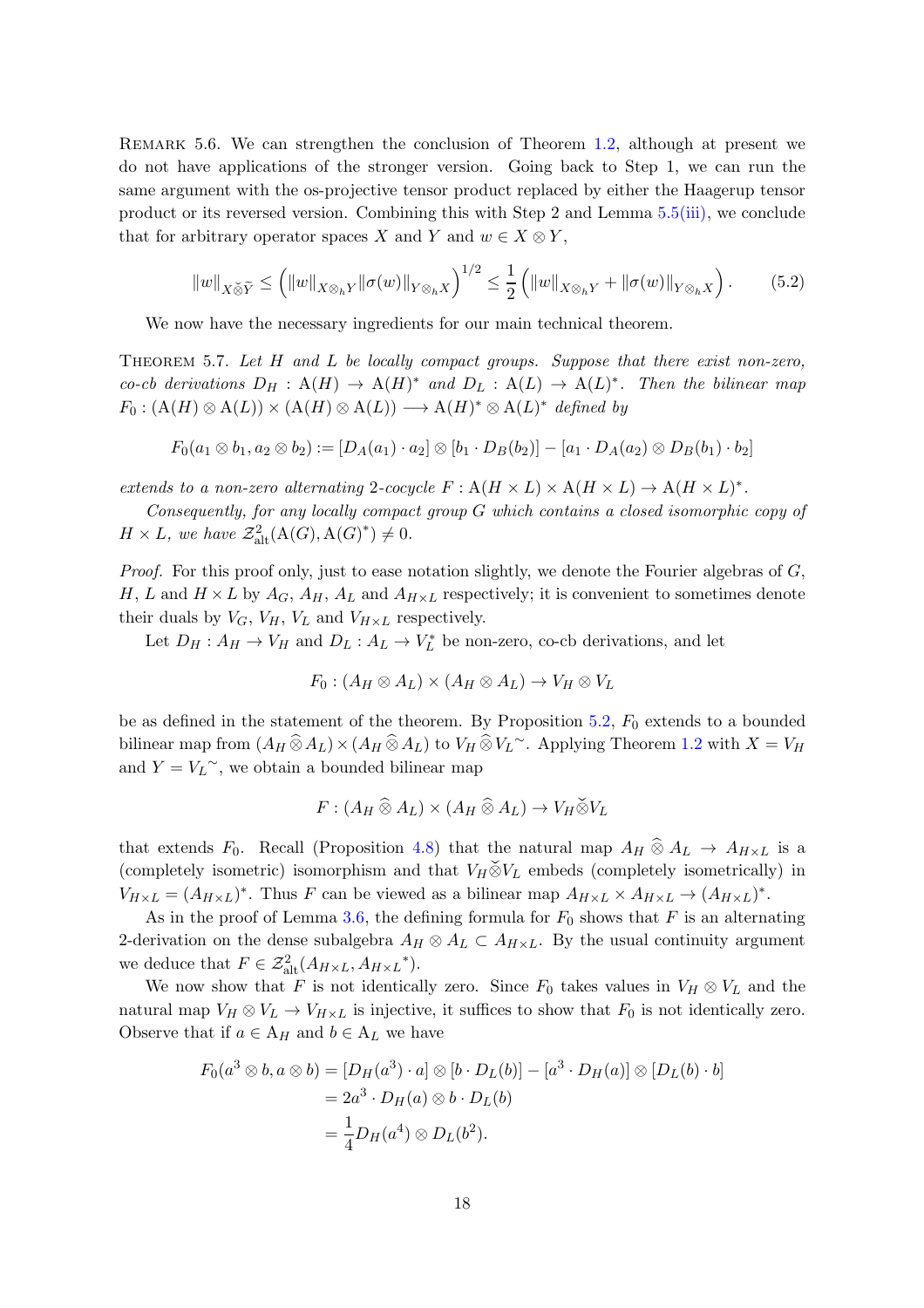By Lemma [2.2,](#page-5-1) elements of the form  $a<sup>4</sup>$  span a dense subspace of  $A_H$ , and elements of the form  $b^2$  span a dense subspace of  $A_L$ . Therefore, since  $D_H$  is continuous and non-zero, there exists  $a \in A_H$  such that  $D_H(a^4) \neq 0$ ; similarly, there exists  $b \in A_L$  such that  $D_L(b^2) \neq 0$ . We conclude that  $F_0(a^3 \otimes b, a \otimes b) \neq 0$ , as required.

This proves the first part of the theorem. The second part follows by pulling back the non-zero 2-cocycle  $F \in \mathcal{Z}_{\text{alt}}^2(A_{H \times L}, A_{H \times L}^*)$  along the restriction homomorphism  $A_G \to A_{H \times L}$ (see Lemma [3.5\)](#page-8-0).  $\Box$ 

To use Theorem [5.7](#page-17-0) effectively, we need to know examples of  $H$  for which such a  $D_H$ exists. It turns out that the very first non-zero derivation constructed from a Fourier algebra to its dual, which was produced by Johnson in [\[9\]](#page-23-2), can be shown with hindsight to be co-cb! In fact, during the writing of [\[2\]](#page-22-0), the present author and Ghandehari had already observed that if  $H$  is one of the groups

- <span id="page-18-2"></span><span id="page-18-1"></span>(a)  $SU(2)$  or  $SO(3)$ ;
- <span id="page-18-3"></span>(b) the real  $ax + b$  group (the connected component of  $\mathbb{R} \rtimes \mathbb{R}^*$ );
- (c) the reduced Heisenberg group (the quotient of the 3-dimensional real Heisenberg group by a central copy of  $\mathbb{Z}$ );

then in each case, the explicit non-zero derivation  $D_H: A(H) \to A(H)^*$  that is described in [\[2\]](#page-22-0) turns out to be co-cb. Showing this requires some work, but is mostly just a matter of composing  $D_H$  with (the adjoint of) the check map and using the Plancherel theorem for each group, c.f. the formulas and remarks in  $[2, \S7]$ . However, this observation was never written down, since at the time we did not have any applications of it.

Let us see how these facts, combined with Theorem [5.7,](#page-17-0) yield the first two cases of The-orem [1.1.](#page-1-0) For  $n \geq 4$ , we may embed  $GL_2(\mathbb{C}) \times GL_2(\mathbb{C})$  as a closed subgroup of  $GL_n(\mathbb{C})$  by sending  $(g_1, g_2)$  to the block-diagonal matrix diag $(g_1, g_2, I_{n-4})$ ; the same construction works with C replaced by R. If  $H_n$  denotes any of  $\mathrm{SU}(n)$ ,  $\mathrm{SL}(n,\mathbb{R})$  or  $\mathrm{Isom}(\mathbb{R}^n)$ , then our embedding maps  $H_2 \times H_2$  onto a closed subgroup of  $H_n$ . Note also that the real  $ax+b$  group is isomorphic to the standard parabolic subgroup of  $SL(2,\mathbb{R})$ . Therefore, we may combine Theorem [5.7](#page-17-0) with the examples [\(a\)](#page-18-1) and [\(b\)](#page-19-0) mentioned above.

To obtain the remaining case of Theorem [1.1,](#page-1-0) it would suffice to exhibit a non-zero co-cb derivation from  $A(\text{Isom}(\mathbb{R}^2))$  to its dual. For this, the results of  $[2, 3]$  $[2, 3]$  are insufficient and we require results from the subsequent paper [\[12\]](#page-23-0). In fact, one can use results from that paper to obtain alternative proofs for the cases  $(a)$  [\(b\)](#page-18-2) and  $(c)$ , and so for clarity of exposition we devote the next section to summarizing and making use of the relevant parts of [\[12\]](#page-23-0).

REMARK 5.8. An alternative proof that the Fourier algebra of the real  $ax + b$  group supports a non-zero co-cb derivation, independent of both [\[2\]](#page-22-0) and [\[12\]](#page-23-0), will appear as part of the forthcoming work [\[4\]](#page-22-6).

## <span id="page-18-0"></span>6 Obtaining co-cb derivations

In this section, we show in Theorem [6.3](#page-20-0) that there is a plentiful supply of non-zero co-cb derivations from Fourier algebras to their duals. For the strongest results in this direction, we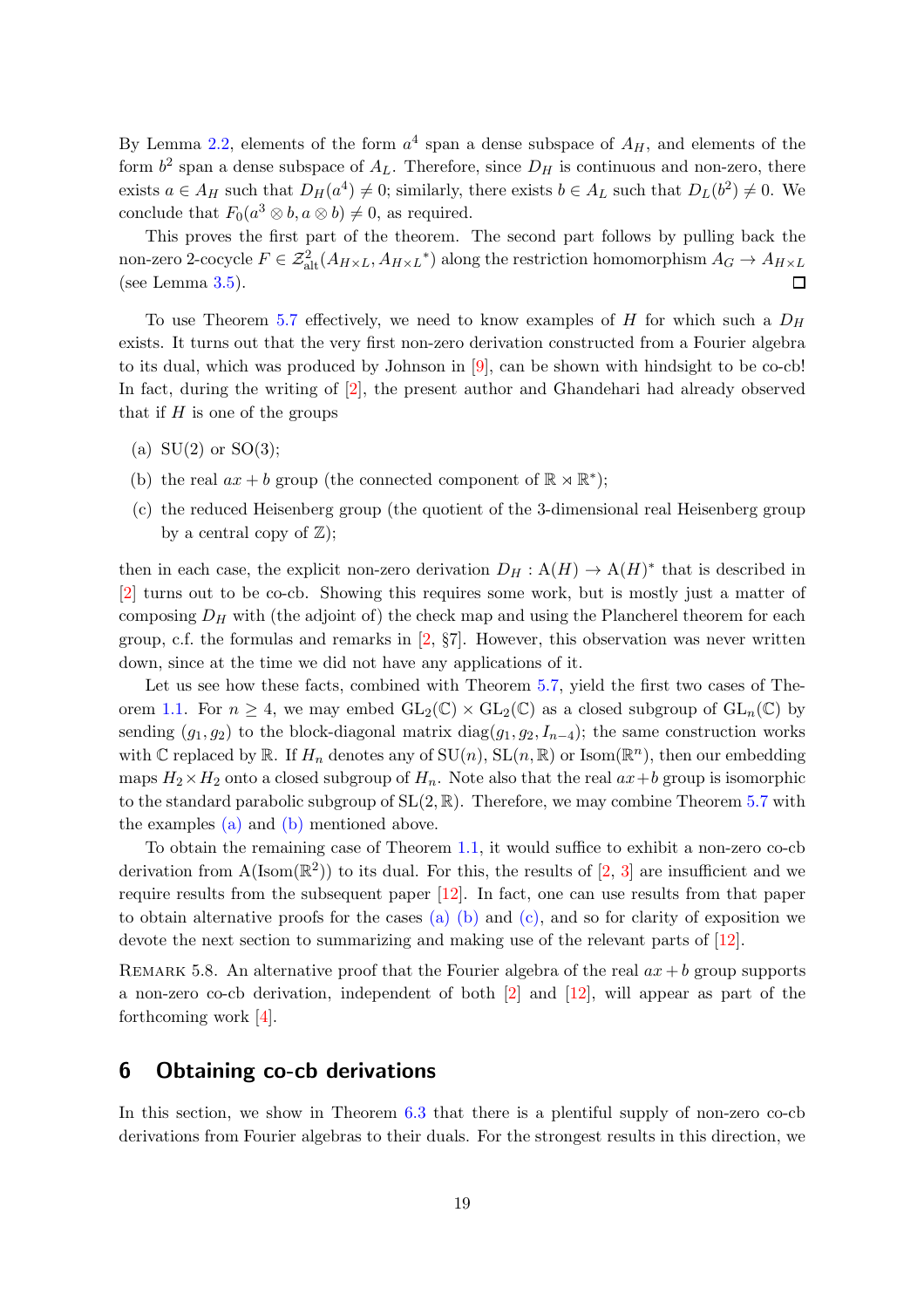make use of the hard work done by the authors of [\[12\]](#page-23-0) in proving the Lie case of the Forrest– Runde conjecture. While Theorem [6.3](#page-20-0) is not hard to invent if one reads [\[12\]](#page-23-0) in its entirety, it is never actually stated in that paper. We shall therefore extract some of the components which are used to prove  $[12,$  Theorem 3.2, and reassemble them into a "black box" that will be more suitable for our purposes.

For G a Lie group, let  $C_c^{\infty}(G)$  denote the space of compactly supported smooth functions on G. This is contained in  $A(G)$  by [\[6,](#page-22-4) (3.26)] and is easily seen to be dense in  $A(G)$  (since  $C_c^{\infty}(G)$  is dense in  $L^2(G)$  and is closed under convolution).

<span id="page-19-6"></span><span id="page-19-2"></span>PROPOSITION 6.1 (Lee–Ludwig–Samei–Spronk, [\[12\]](#page-23-0)). Let H be any one of the following (connected, real) Lie groups:

- <span id="page-19-0"></span>(a)  $SU(2)$  or  $SO(3)$ ;
- <span id="page-19-3"></span>(b) the real  $ax + b$  group (the connected component of  $\mathbb{R} \rtimes \mathbb{R}^*$ );
- <span id="page-19-4"></span>(c) the reduced Heisenberg group (the quotient of the 3-dimensional real Heisenberg group by a central copy of  $\mathbb{Z}$ );
- <span id="page-19-5"></span>(d) the Euclidean motion group of  $\mathbb{R}^2$ ;
- (e) the "Grélaud groups"  $G_{\theta}$  (certain semidirect products  $\mathbb{R}^2 \rtimes_{\theta} \mathbb{R}$  where  $\theta$  parametrizes the eigenvalues of the corresponding action of  $\mathbb R$  on the Lie algebra of  $\mathbb R^2$ )

Then there exist a weight function  $v \in L^1(H)$ , not identically zero, and an element X of the Lie algebra of H, such that when we take the corresponding Lie derivative  $\partial_X : C_c^{\infty}(H) \to C_c^{\infty}(H)$ ,

<span id="page-19-1"></span>
$$
\left| \int_H (\partial_X \otimes \iota) u(s, s^{-1}) v(s) \, ds \right| \le ||u||_{\mathcal{A}(H \times H)} \qquad \text{for all } u \in C_c^\infty(H \times H). \tag{6.1}
$$

*Proof.* In each case, there is a calculation in  $[12]$  that provides suitable X and v. (Strictly speaking, X and v are chosen together with  $S = S_{X,v} \in \text{VN}(H \times H)$  such that the integral in [\(6.1\)](#page-19-1) agrees with  $\langle S, u \rangle$  for all  $u \in C_c^{\infty}(H \times H)$ . By density and continuity arguments, if such an  $S$  exists it is uniquely determined, and by rescaling the weight function  $v$  we can always arrange that  $||S|| \leq 1.$ 

For  $(a)$ , see [\[12,](#page-23-0) Theorem 2.4] — strictly speaking, the cited result only proves this for SU(2), but the same calculation using representation theory and orthogonality relations goes through for SO(3), almost word for word.

For [\(b\),](#page-19-0) see [\[12,](#page-23-0) Theorem 2.9]; for [\(c\),](#page-19-3) see [12, Theorem 2.6]; for [\(d\),](#page-19-4) see [12, Theorem 2.5]; and for  $(e)$ , see  $[12,$  Theorem 2.8].  $\Box$ 

<span id="page-19-7"></span>REMARK 6.2. In [\[12\]](#page-23-0) the results assembled in Proposition [6.1](#page-19-6) were used as follows. Recall that a commutative Banach algebra A is said to be weakly amenable if  $\mathcal{Z}^1(A, A^*) = 0$ . Let H be one of the groups in Proposition [6.1:](#page-19-6) then by [\[12,](#page-23-0) Lemma 2.1], the functional on  $A(H \times H)$ that is uniquely defined by  $(6.1)$  serves as a witness that H has the following property:

the anti-diagonal in 
$$
H \times H
$$
 is not a set of local smooth synthesis. (AD)

By  $[12,$  Theorem 1.6, the universal cover of a connected Lie group L has property  $(AD)$  if and only if L does; and by [\[12,](#page-23-0) Theorem 1.3], if L has property (AD) then  $A(L)$  is not weakly amenable. Now by the structure theory of real Lie algebras, every non-abelian connected Lie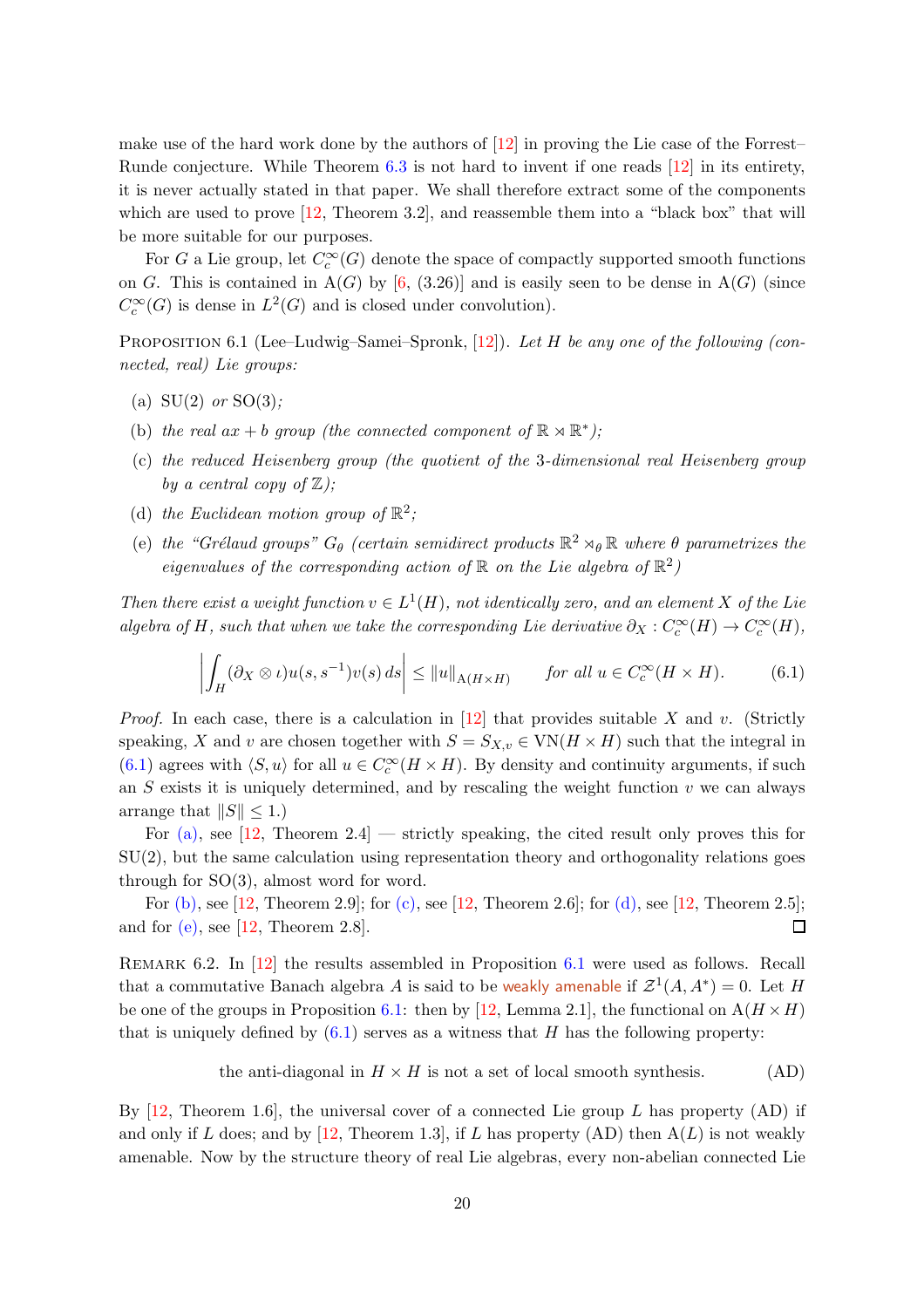group G contains a closed Lie subgroup  $H_0$  with the same Lie algebra as one of the groups listed in Proposition [6.1;](#page-19-6) it follows that  $A(H_0)$ , and hence  $A(G)$ , fails to be weakly amenable, as predicted by the Forrest–Runde conjecture.

As indicated by the previous remark, the authors of [\[12\]](#page-23-0) did not pursue Proposition [6.1](#page-19-6) with the goal of constructing explicit derivations on Fourier algebras, as they aimed to establish stronger structural properties for a wider class of groups. For the present paper, what matters is the following consequence of Proposition [6.1,](#page-19-6) which appears to be a new observation.

<span id="page-20-0"></span>THEOREM 6.3. Let H be one of the groups listed in  $(a)$ – $(e)$  of Proposition [6.1,](#page-19-6) and let X and v be as provided by that proposition. Then there is a unique bounded linear map  $D : A(H) \rightarrow$  $A(H)^*$  that satisfies

<span id="page-20-1"></span>
$$
D(f_1)(f_0) = \int_H (\partial_X f_1)(s) f_0(s) v(s) ds \quad \text{for all } f_0, f_1 \in C_c^{\infty}(H). \tag{6.2}
$$

Furthermore, D is a non-zero co-cb derivation.

*Proof.* First, observe that there is at most one (norm-)continuous function  $D: A(H) \to A(H)^*$ satisfying [\(6.2\)](#page-20-1), because  $C_c^{\infty}(H)$  is dense in A(H).

Since X and v are chosen so that the inequality  $(6.1)$  is satisfied, there exists a unique  $\psi \in A(H \times H)^*$  satisfying

<span id="page-20-2"></span>
$$
\psi(f \otimes g) = \int_H (\partial_X \otimes \iota)(f \otimes g)(s, s^{-1})\nu(s) ds
$$
  
= 
$$
\int_H (\partial_X f)(s) g(s^{-1}) \nu(s) ds \qquad \text{for all } f, g \in C_c^{\infty}(H).
$$
 (\*)

Let  $T : A(H) \to A(H)^*$  be the completely bounded map corresponding to  $\psi$ , and define  $D: \mathcal{A}(H) \to \mathcal{A}(H)^*$  by  $D(f_1)(f_0) := T(f_1)(f_0)$  for  $f_0, f_1 \in \mathcal{A}(H)$ . Since the check map is a co-complete isometry (Proposition [4.8](#page-13-1)[\(d\)\)](#page-13-2),  $D: A(H) \to A(H)^*$  is co-cb. Moreover, since  $\psi$ satisfies  $(*), D$  satisfies  $(6.2).$ 

It remains to show that D is a derivation. Since  $C_c^{\infty}(H)$  is dense in A(H) and D is norm-continuous, it suffices to check that  $D(g_1g_2)(g_0) = D(g_2)(g_0g_1) + D(g_1)(g_2g_0)$  for all  $g_0, g_1, g_2 \in C_c^{\infty}(H)$ . This follows from [\(6.2\)](#page-20-1) and the fact that  $\partial_X : C_c^{\infty}(H) \to C_c^{\infty}(H)$  is a derivation.  $\Box$ 

Theorem [1.1](#page-1-0) now follows by combining Theorem [5.7](#page-17-0) with the cases [\(a\),](#page-19-2) [\(b\)](#page-19-0) and [\(d\)](#page-19-4) of Theorem [6.3,](#page-20-0) following the argument described at the end of Section [5.](#page-13-0)

REMARK 6.4 (Infinite-dimensional spaces of derivations). Inspecting the results used to prove Proposition [6.1,](#page-19-6) one sees that for each of the solvable cases, and an appropriately chosen  $X$ , the set of  $v$  which "work" contains an infinite-dimensional vector space. It follows that in Theorem [6.3](#page-20-0) one obtains not just a single D of the desired form, but an infinite-dimensional vector space of such derivations. Thus for these groups, the suggestion at the end of  $[12, §2.4]$ , concerning the space of bounded derivations from the Fourier algebra to its dual, cannot be correct as stated.

<span id="page-20-3"></span><sup>6</sup>This also fits with what one expects from considering derivations on more general Banach function algebras A; often there exists a dense subalgebra  $A_0 \subset A$  such that the natural predual of  $\mathcal{H}^1(A, A^*)$  contains a free  $A_0$ -module in the algebraic sense, forcing  $\mathcal{H}^1(A, A^*)$  to be infinite-dimensional as a vector space.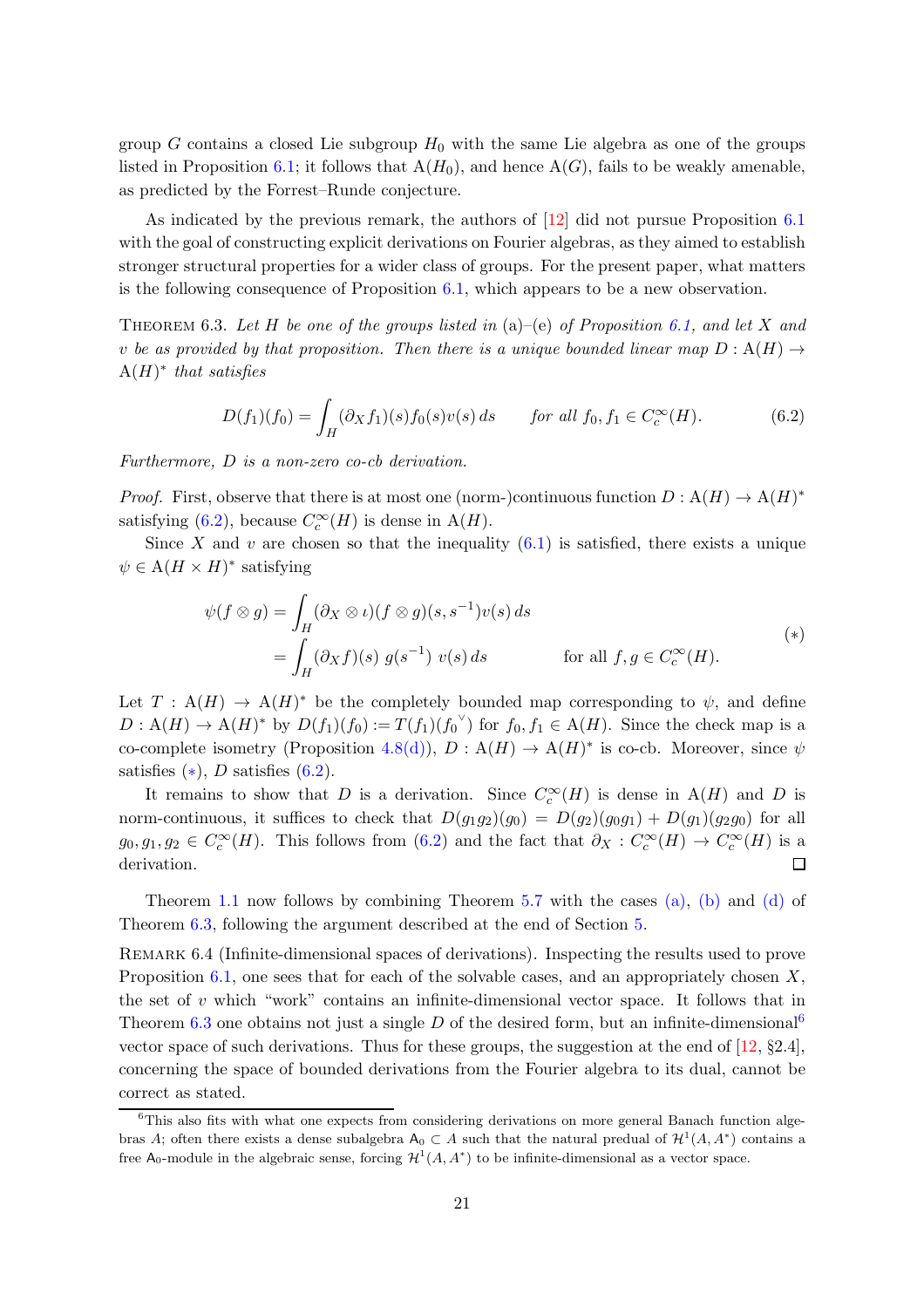## <span id="page-21-0"></span>7 Avenues for further work

In future work, we intend to set out a more systematic study of the higher-degree alternating cocycles on Fourier algebras, with the intention of exploring an associated numerical invariant that can be viewed as a kind of "dimension" associated to such algebras. Since one would like to calcuate or estimate this numerical invariant for as many small examples as possible, progress on the following natural question could be a useful guide for future work.

QUESTION 1. Does Theorem [1.1](#page-1-0) remain true for  $n = 2$  or  $n = 3$ ?

Currently our guess is that the answer is negative for  $SU(2)$  and  $SL(2,\mathbb{R})$ , and positive for SU(3), SL(3, R), Isom( $\mathbb{R}^2$ ) and Isom( $\mathbb{R}^3$ ), but there is insufficient evidence to support any firm conjectures at this stage.

Turning to Theorem [1.2:](#page-1-1) one would like to understand better the comparison map  $\theta_{X,Y}$ :  $X \hat{\otimes} Y \to X \check{\otimes} \tilde{Y}$ , perhaps by making greater use of the sharper result outlined in Remark [5.6.](#page-17-1) Indeed, a natural next step is to repeat the (complex) interpolation argument used in Lemma [5.5](#page-16-3) at the level of operator spaces and cb-norms of elementary operators, to see what  $\theta_{X,Y}$  looks like at higher matrix levels.

The co-cb derivations that are crucial to proving Theorem [1.1](#page-1-0) provide natural examples of c.b. maps from  $A(G)^\sim$  to VN(G) that behave like noncommutative Fourier multipliers (this is not immediately apparent from what is stated in Section [6,](#page-18-0) but can be seen by inspecting the details in  $[2]$  and  $[12]$ .)

QUESTION 2. Given that  $A(G)^\sim$  and VN(G) are the endpoints of the scale of noncommutative  $L^p$ -spaces associated to  $VN(G)$ , are there other Fourier multipliers from  $L^p(VN(G)) \to$  $L^r(\text{VN}(G))$  which satisfy some form of the Leibniz identity? For fixed p and r, what can we say about the space of such multipliers?

We finish with some natural questions concerning co-cb derivations on Fourier algebras, which are all aimed at strengthening or sharperning the conclusion of Theorem  $6.3$ .

QUESTION 3. The derivations constructed in [\[2\]](#page-22-0) for  $SU(2)$ , the real  $ax + b$  group and the reduced Heisenberg group are all cyclic and co-cb (c.f. the construction in [\[4\]](#page-22-6)). Is every cyclic derivation on a Fourier algebra automatically co-cb?

<span id="page-21-2"></span>QUESTION 4. Let G be the 3-dimensional real Heisenberg group. The results of  $[3]$  construct a non-zero derivation D from  $A(G)$  to a certain symmetric Banach  $A(G)$ -bimodule W. Can W be made into a cb-Banach A(G)-bimodule in such a way that  $D : A(G) \to W$  is co-cb?

<span id="page-21-1"></span>QUESTION 5. It was shown in [\[12\]](#page-23-0) that the property (AD) for a Lie group  $G$ , mentioned in Remark [6.2,](#page-19-7) ensures that there is a non-zero derivation  $D : A(G) \to A(G)^*$ . Does it also guarantee that one can choose  $D$  to be co-cb?

In view of the good hereditary properties of  $(AD)$ , a positive answer to  $Q5$  would allow us to transfer co-completely bounded derivations between Fourier algebras of Lie groups which have the same universal cover, and hence by using the strategy outlined in Remark [6.2](#page-19-7) one could strengthen Theorem [6.3](#page-20-0) to the following result: every non-abelian connected Lie group H has non-zero co-cb derivations from  $A(H)$  to  $A(H)^*$ .

<span id="page-21-3"></span>QUESTION 6. Can the explicit derivations constructed by Losert  $[14]$  on connected groups that are not necessarily Lie, be made into co-cb derivations from Fourier algebras into cb-Banach bimodules?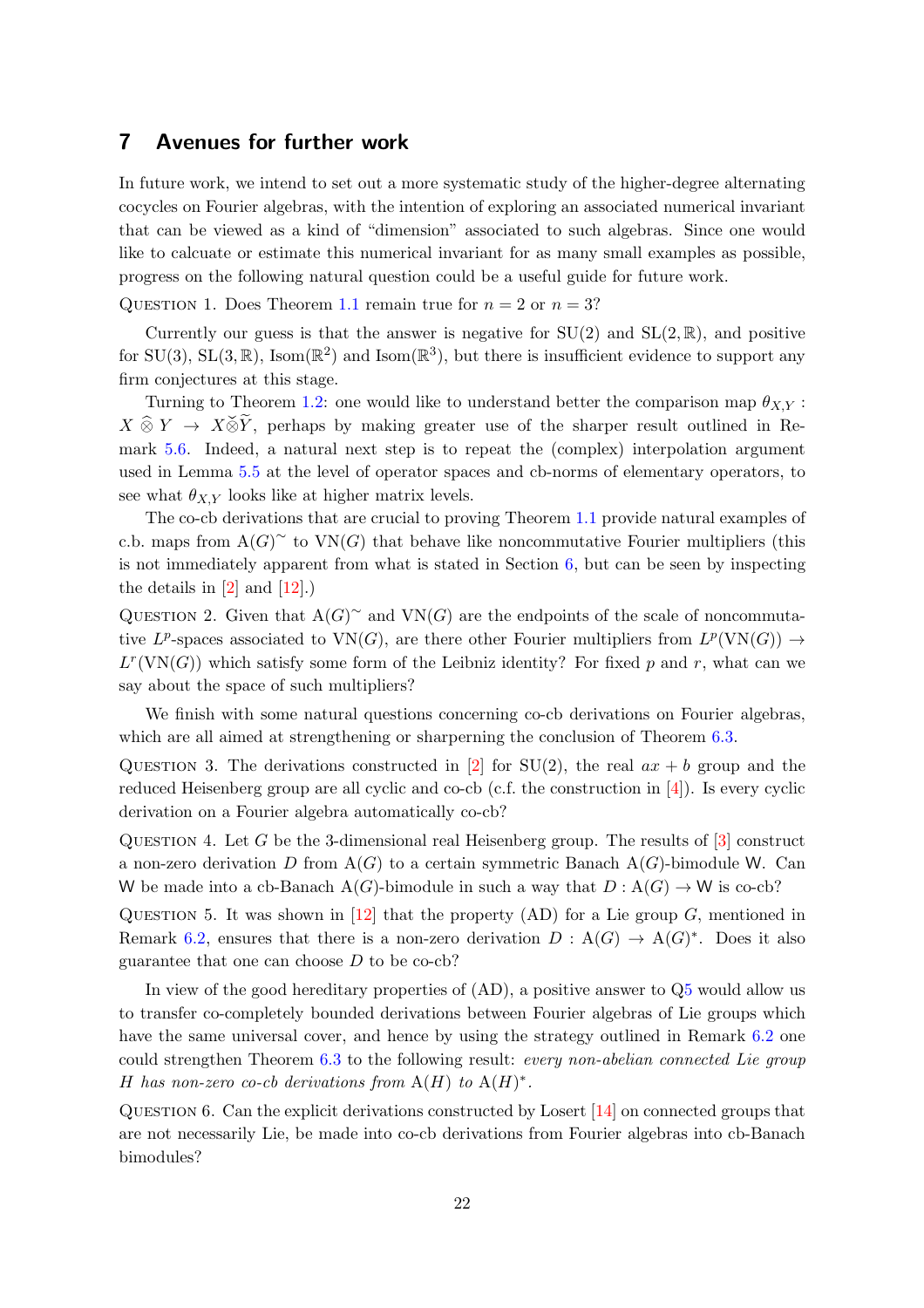The constructions in  $[14]$  $[14]$  $[14]$  are closer in spirit to  $[3]$  than to  $[12]$ , and so Question 4 would serve as a warm-up for Question [6.](#page-21-3)

# Acknowledgments

A preliminary announcement of some of these results, with a different emphasis and less comprehensive results, was circulated in 2016 as an unpublished preprint; the author thanks M. Daws and A. Skalski for several comments and corrections on that document. He also thanks the authors of [\[12\]](#page-23-0) for useful discussions about technical aspects of their paper, and to V. Losert for sharing a copy of the preprint [\[14\]](#page-23-3).

Less direct, but no less important, thanks are due to M. Ghandehari and E. Samei for their interest and encouragement over several years concerning alternating cocycles on Fourier algebras, and to M. Whittaker for a conversation at the British Mathematical Colloquium 2019 in Lancaster which prompted the author to finally write up this work as a proper paper.

Some of these results were presented in conference talks at the Abstract Harmonic Analysis meeting in Kaohsiung, 2018, and the International Workshop on Harmonic Analyis and Operator Theory, Istanbul, 2019. The author thanks the organizers of these meetings for their respective invitations to present this work, and for bringing together speakers from a broad range of specialist interests for enjoyable discussions.

Most of the writing of this article was done during the COVID-19 pandemic, under a period of lockdown conditions in England. The author would therefore like to thank various colleagues at Lancaster University for an online mixture of camaraderie, commiseration, complaints, and computer support during these months, which has gone some way towards replicating a normal working environment. He hopes to one day visit Barnard Castle.

# <span id="page-22-5"></span>**References**

- <span id="page-22-0"></span>[1] Y. CHOI, Hochschild homology and cohomology of  $\ell^1(\mathbf{Z}_{+}^k)$ , Q. J. Math., 61 (2010), pp. 1– 28.
- <span id="page-22-1"></span>[2] Y. CHOI AND M. GHANDEHARI, Weak and cyclic amenability for Fourier algebras of connected Lie groups, J. Funct. Anal., 266 (2014), pp. 6501–6530.
- <span id="page-22-6"></span>[3]  $\_\_\_\_\_\_\_\_\_\_\_\_\_\_\_\_\_\_\_\_\.\_\_\_\_\_\_\.\_$  Fourier algebras of 1-connected nilpotent Lie groups, J. Funct. Anal., 268 (2015), pp. 2440–2463.
- <span id="page-22-3"></span>[4]  $\Box$ , Dual convolution for the affine group of the real line, Complex Anal. Oper. Theory, to appear (2021). See arXiv [2009.05497](https://arxiv.org/abs/2009.05497)
- <span id="page-22-4"></span>[5] E. G. Effros and Z.-J. Ruan, Operator spaces, vol. 23 of London Mathematical Society Monographs. New Series, Oxford University Press, New York, 2000.
- <span id="page-22-2"></span>[6] P. EYMARD, L'algèbre de Fourier d'un groupe localement compact, Bull. Soc. Math. France, 92 (1964), pp. 181–236.
- [7] B. E. FORREST AND V. RUNDE, Amenability and weak amenability of the Fourier algebra, Math. Z., 250 (2005), pp. 731–744.